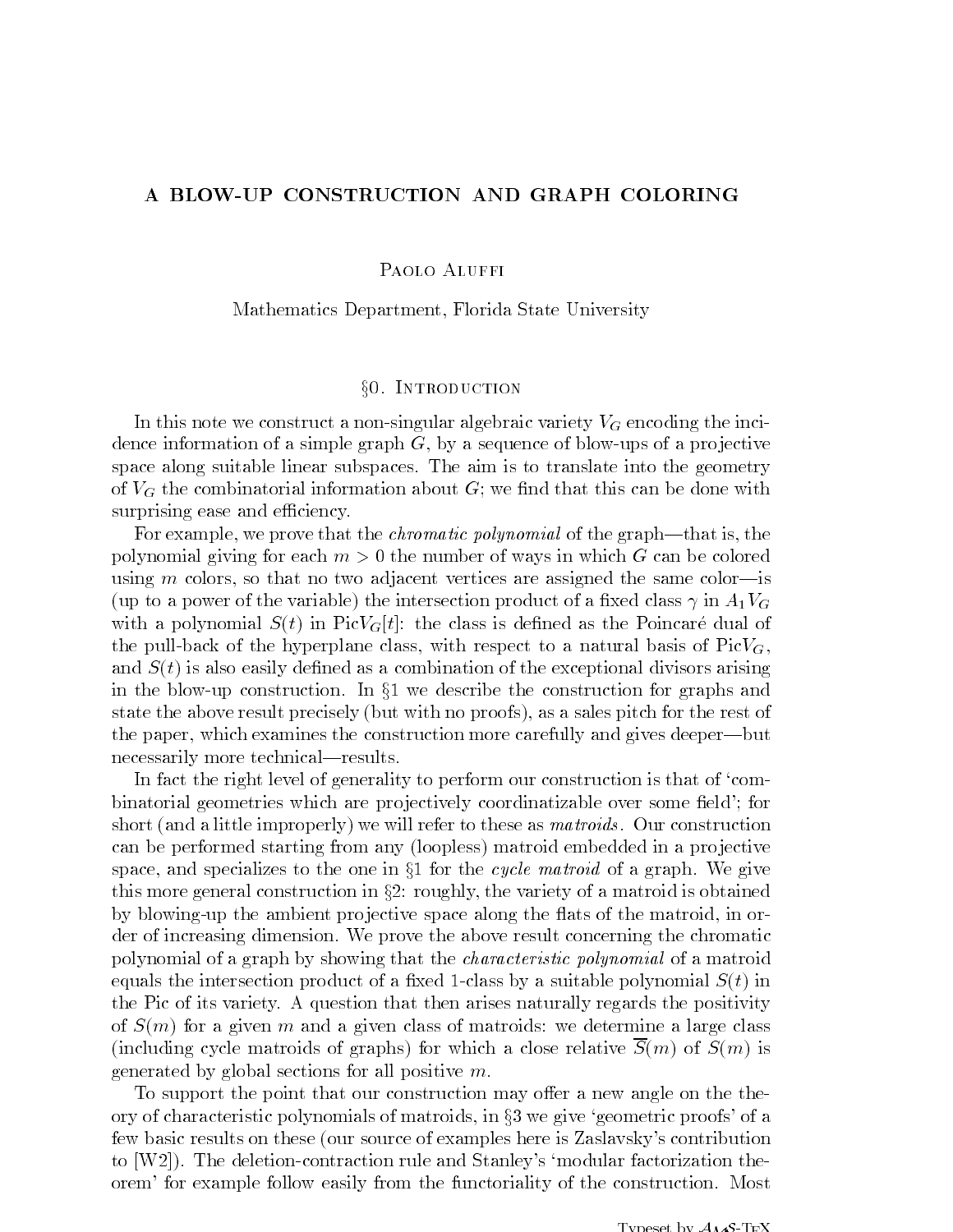likely these proofs could be translated word by word into standard combinatorial proofs; our point here is that our arguments are suggested by `algebro-geometric intuition', and the hope is that this could lead to a fresh approach to the combinatorics. Also, we hope  $\S3$  will help to advertise this beautiful branch of combinatorics among the geometers.

Our favorite example of the interplay between the two fields is the following: if we were to hand our construction to a random algebraic geometer, and asked to provide us with an interesting numerical invariant of these objects, she would likely propose the intersection product of the canonical divisor (which is the first place where to look for an invariant) with the above class  $\gamma$  (dual to the pull-back of the hyperplane class, thus a priori dened for all varieties produced by the construction). The result would essentially be, as we show in  $\S3$ , Crapo's Beta invariant of the matroid; the basic properties of this latter (like additivity, or vanishing for disconnected matroids) all follow from the adjunction formula for the canonical divisor.

One feature of our construction is that it produces an infinite tower of varieties. rather than a single one: the construction depends on a starting  $\mathbb F$  -in which the  $\mathbb F$ matroid is embedded, and we get a non-singular variety  $V$  " of dimension  $n$  for each  $\blacksquare$  $n$  strictly larger than the rank of the matroid. In addition, each  $V$  " is naturally  $\hspace{0.1mm}$ embedded as a divisor in  $V^{n+1}$ , in a way compatible with the construction: for example, the divisor  $S(m)$  on  $V^{\ast}$  is the restriction of the corresponding divisor on  $V^{n+1}$ , etc. The facts discussed in the first three sections hold uniformly for each variety in the sequence, so we may choose one arbitrarily if we wish. We think however that interesting information can be extracted from the whole tower: one such facts is observed in  $\S 4$ . For simplicity, assume the matroid to be regular (for example, graphical) and consider the rational maps  $V$  =-->  $\mathbb{F}^+$  denned by  $\mathcal{S}(m)$ . Define  $d(m, n)$  to be the degree of the (closure of the) image of this map as a cycle of dimension  $n$ . These numbers are invariants of the starting matroid which, we argue, encode interesting information.  $d(m, n)$  is hard to compute in general (this is almost always the case for the degree of the image of a rational map!); specific examples can however be worked out. Here is a table of  $d(m, n)$  for a few small values of  $m, n$ , for the varieties constructed starting from the complete graph on three vertices (these entries and the table in  $\S 4$  were checked with Schubert  $[K-S]$ ):

| d(m, n) | $m=2$ |         |           |            |
|---------|-------|---------|-----------|------------|
| $n=3$   | 42    | 644     | 3888      | 15216      |
|         | 210   | 6312    | 64746     | 388704     |
|         | 930   | 58312   | 1045476   | 9756192    |
|         | 3906  | 529244  | 16764894  | 244093680  |
|         | 16002 | 4776396 | 268386264 | 6103281168 |

And here is the general result given in  $\S4$ :

**Theorem.** If n is prime and greater than the rank of the matroid, then

$$
d(m,n)\equiv p(m)\pmod{n}\quad ,
$$

where  $p(m)$  is the characteristic polynomial of the matroid.

For example,  $p(m)=(m-1)(m-2)$  for the complete graph on three vertices, and e.g.,  $6103281168 \equiv 4 \cdot 3 \pmod{7}$ .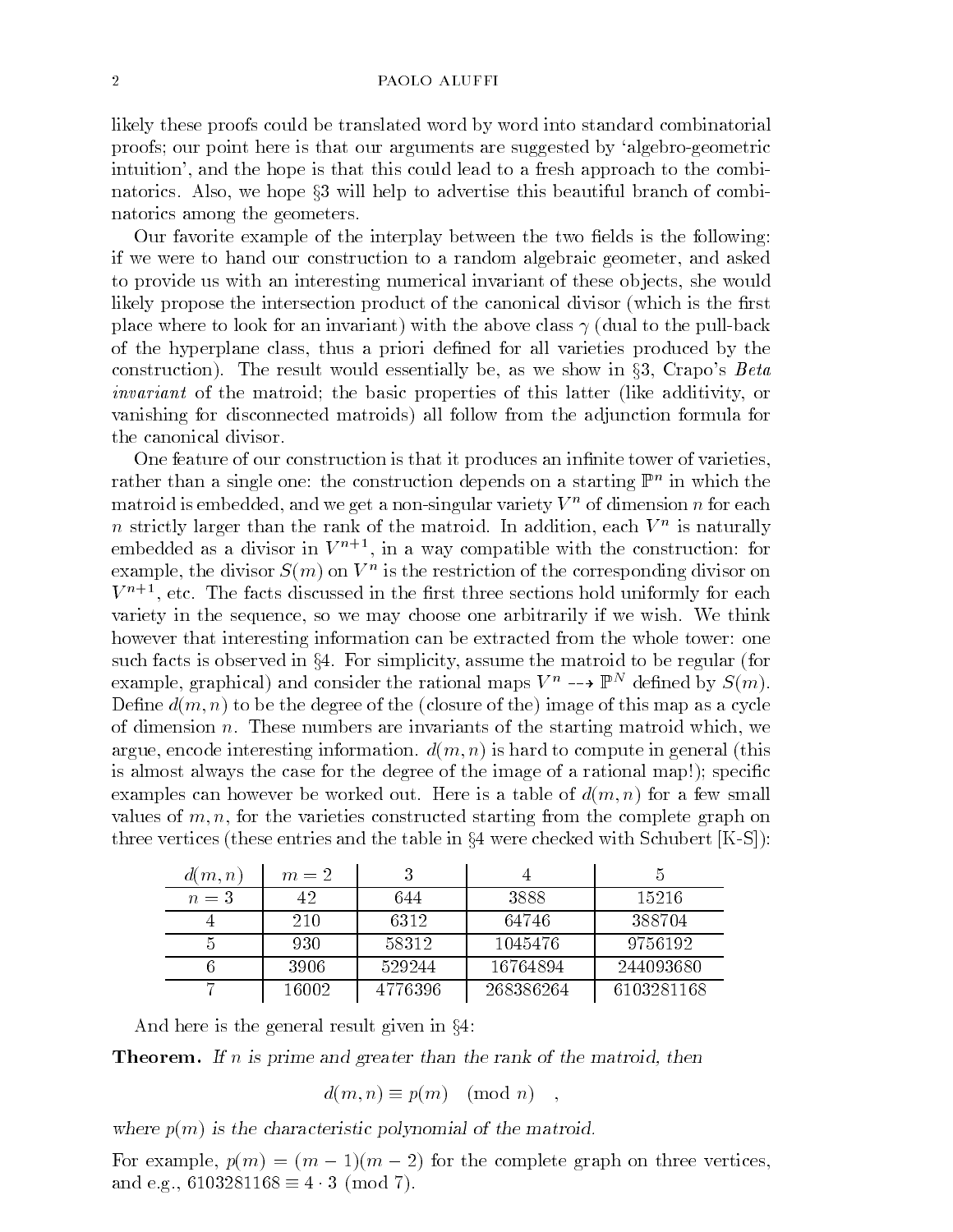We note that, by this result, the statement of the celebrated four-color-theorem tranlates into: For a planar graph with N vertices, there exists a prime  $n \geq N$  $s$  went that  $a_{\{+}, a_{\}}$  is not a multiple of n.

The above table will immediately convince the reader that it is *not* true that  $d(m, n) \equiv p(m) \pmod{n}$  for all n.

The numbers  $d(m, n)$  above can also be defined without ever leaving the original pro jective space from which the construction starts: they can be written in terms of the Segre classes of specic schemes supported on a linear subspace of the pro jective space. A congruence formula similar to the above can then be written for the zero-dimensional term of these Segre classes; see  $\S 4$  for a precise statement.

Translating coloring problems in terms of projective geometry is not a new idea: the 'critical problem' ( $[C-R]$ , Chapter 16) is the foremost such construction. We also know of a different and more algebro-geometric interpretation of these problems due to R. Miranda ( $[M]$ ; see also  $[C-M])$ . A feature common to the critical problem and Miranda's approach is that both work by coordinatizing the relevant combinatorial geometry over a  $finite$  field, which in a sense keeps track of the number of colors used. Our construction has a different flavor in that it is performed in any characteristic over which the relevant matroid can be embedded (for example over  $\mathbb{C}$ ; graphical matroids can be embedded in any characteristic); different colorings correspond to different divisors within this one construction. Of course we would be very interested in learning about relations between our construction and Miranda's or the critical problem.

Granted, we offer no new coloring theorem here. One missing ingredient is an algebro-geometric tool to tell a priori when a variety  $V_G$  as above does in fact arise from a planar graph as per our construction: the next natural step to take in the program is a suitable translation of Kuratowski's theorem in this language.

A note about our references: we draw most of our combinatorics know-how from Crapo and Rota's 'Combinatorial geometries' ( $[C-R]$ ) and from the excellent contributions of Brylawski and Zaslavsky to [W1], [W2]. We found these references extremely helpful for their thoroughness and accessibility to the complete outsider, of which this writer is a perfect specimen.

Finally, a note for the hasty reader: the reader who feels confortable with matroids can safely skip  $\S1$ , which simply specializes the construction to graphs. Also,  $\S 4$  can be read independently of  $\S 3$ .

### x1. The chromatic polynomial as an intersection product

Let G be a graph (loopless and with no parallel edges). Place the vertices of  $G$  at innearly independent points of a projective space  $\mathbb{P}^n$  (over any algebraically closed field), and draw for each edge the line joining the corresponding vertices. Intersecting the resulting reducible curve with a general hyperplane gives a con figuration of points  $e_k$  (ordered in any fashion), each corresponding to an edge of the graph, which is the starting point of our construction: in  $\S2$  we will study more generally the construction obtained by starting with any finite collection of points in a pro jective space. Our goal is to extract information from the linear dependence of the points  $e_k$ ; the above is the standard way to embed in a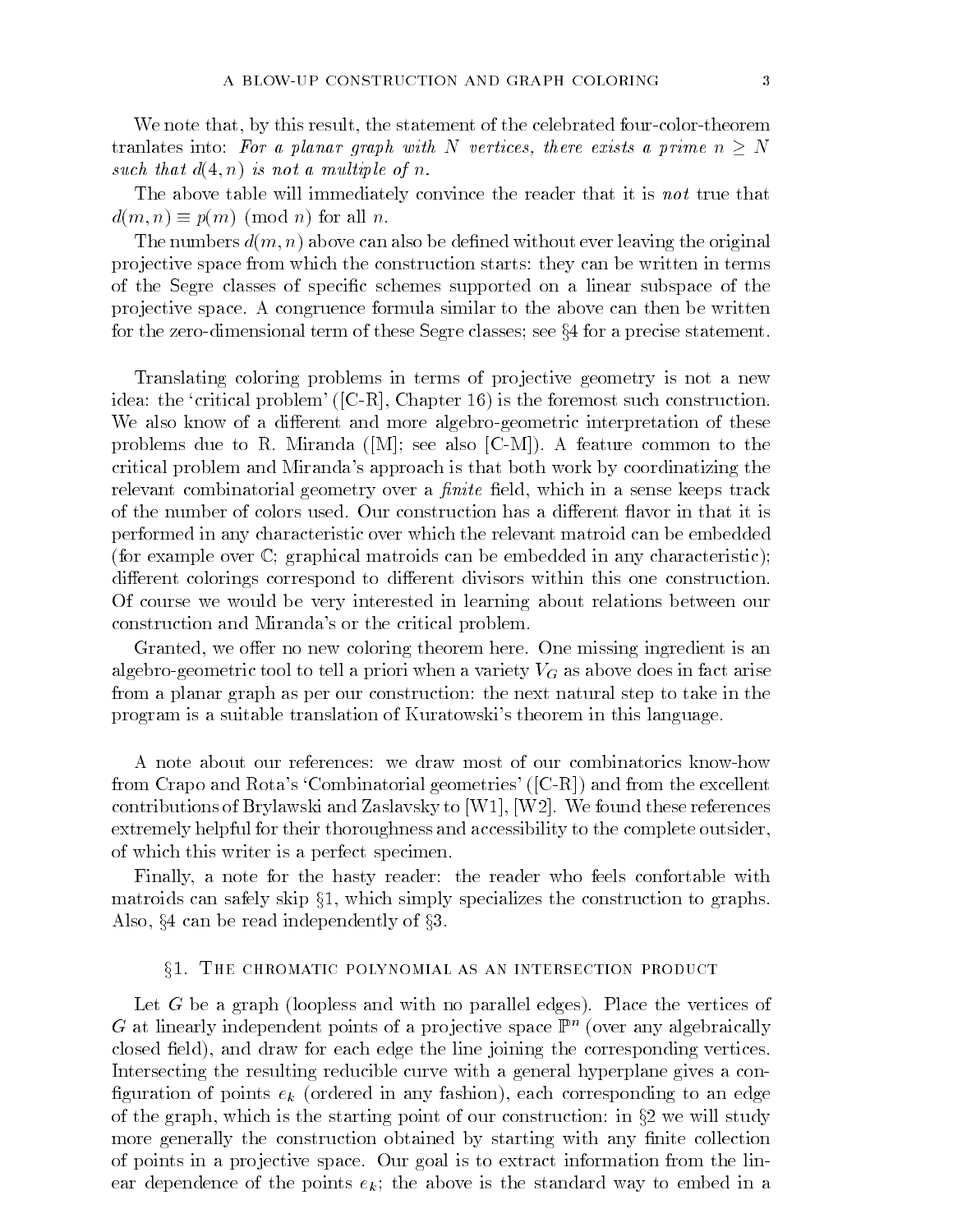pro jective space the `cycle matroid' corresponding to the graph. The (point corresponding to an) edge e is in the subspace spanned by edges  $e_1, \ldots, e_d$  if and only if  $e$  joins vertices in one connected component of the subgraph of  $G$  determined by  $e_1,\ldots,e_d$  (cf. e.g. [W1], p.19, or [C-R], chapter 6). For example, three of the  $e_k$ 's are collinear in  $\mathbb{P}^n$  precisely if the corresponding edges form a circuit in G.

Now for the construction. Consider all dimension- $a$  subspaces  $x<sub>r</sub>$  spanned by the  $e_k$  in Fu, listed by dimension and otherwise in any order: so in particular the  $\hspace{0.1mm}$  $x_r^0$ 's are simply the  $e_k$ 's. Also, consider the subspaces  $y_r^d$  obtained by intersecting collections of the  $x$ 's, provided these do not appear already in the list of the  $x$ 's. Observe that the family of subspaces of Full thus obtained is closed with respect to intersection.

Let  $V_0 = \mathbb{F}^n$ , and inductively let  $V_{d+1}, a \geq 0$ , be the blow-up of  $V_d$  along the proper transforms of the  $x_r^d$ 's and  $y_r^d$ 's. Blowing up along the subspaces of dimension d separates the proper transforms of the subspaces of dimension  $d+1$ containing them, so at each stage the centers of the blow-ups are necessarily disjoint, and the blow-ups can be performed in any order: in other words, these varieties do not depend on the specific ordering given to the x's and  $y$ 's (in each dimension). Since G is finite, this construction stops at some stage, and we let  $V_G$ be the resulting variety. Of course  $V_G$  depends on the dimension n of the initial projective space F ; nowever, in most of the paper this will not play a role.

In VG we single out several natural divisor classes: the pull-back H0 of the ny perplane class from  $\mathbb{F}^m$ ; the pull-backs  $E^{\pi}_r$  of the exceptional divisors arising by blowing up along  $x_{\tilde{r}}$ ; the pull-backs  $F_{\tilde{r}}$  of the exceptional divisors arising by blowing up along  $y_r^*$ ; and the classes  $\pi_r^*$  of the proper transforms of the general hyperplanes containing  $x_r^{\perp}$  . We define a divisor class  $S(t)$  as follows: let  $R$  be the dimension of the subspace  $x^{\perp}$  spanned by all the  $x_{r}^{\perp}$  ( $R + 1$  equals then the number of edges in a spanning forest of G; equivalently, the number of vertices of the graph minus the number of its connected components—cf. [W1], 6.1.2); then set

$$
S(t) = t^{R+1} H_0 - \sum_{d,r} t^{R-d} E_r^d
$$

 $\kappa e$  are notice that the  $F$  -s are not used in this definition: in fact, most computations in the following can be performed 'modulo  $F'$  (that is, modulo combinations of  $F_r^a$ 's). A construction could be concocted without introducing the auxiliary subspaces  $y_r^a$  and the corresponding F's, and still obtaining many of the results of the paper. We have chosen this alternative path because the construction as presented here is more natural in that it is independent of the ordering of the subspaces, and moreover blowing-up along the y's makes the  $H_r^d$ 's generated by global sections (in fact, this amounts to resolving at one time all maps defined in terms of line bundles corresponding to nonnegative combinations of the  $H_r^{a,s}$ . Is there an equally natural construction that does not invoke the use of these `auxiliary' subspaces and divisors?

The following is the prototype of the results in the paper. We defer more general statements (and proofs) to later sections. Observe that

$$
H_0
$$
, the  $H_r^d$ , and the  $F_r^d$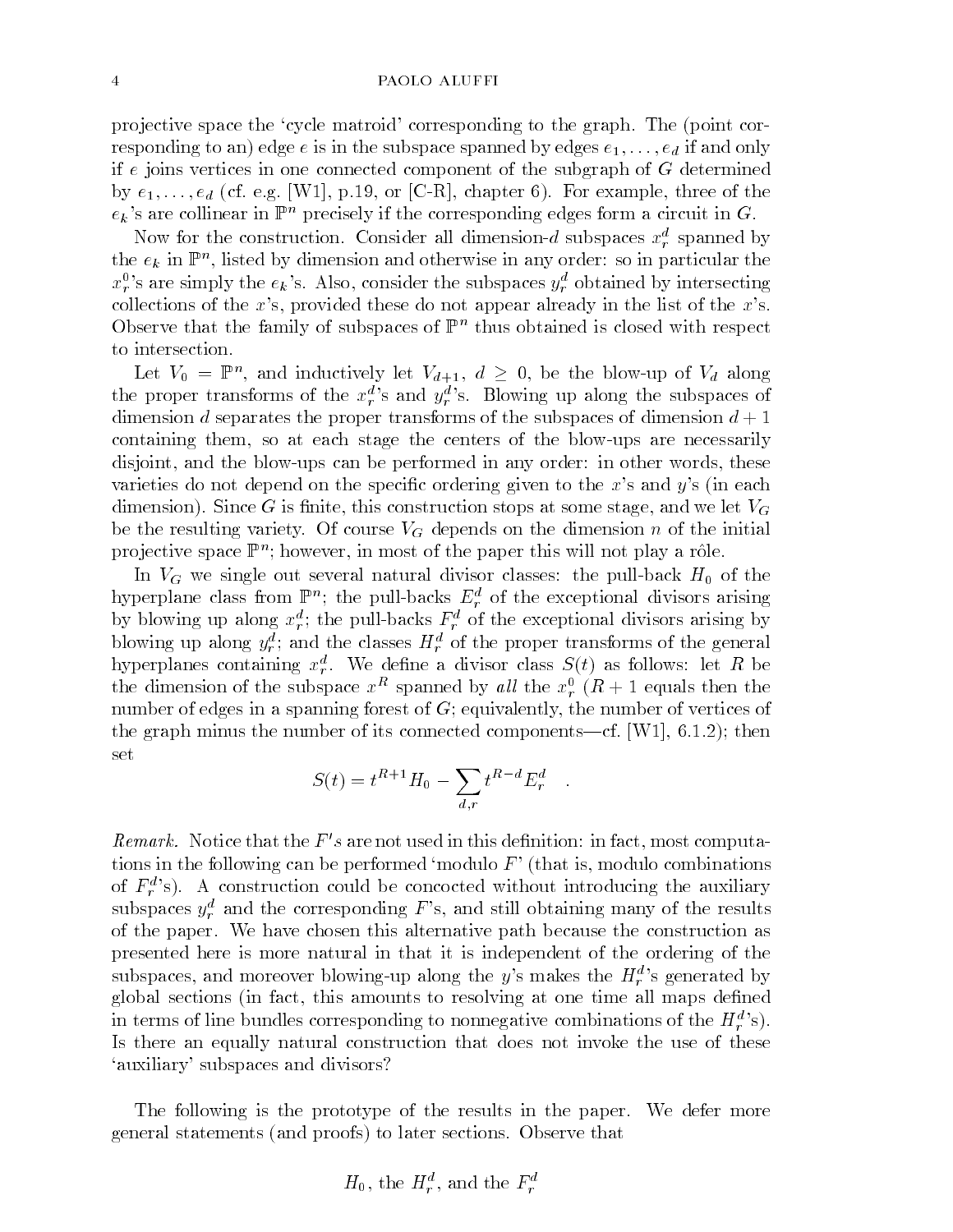give a basis of the Pic of  $V_G$ . Now by Poincaré duality we can find a class  $\gamma \in$  $A_1(V_G)$  dual to  $H_0$  with respect to this basis: that is, such that

$$
H_0 \cdot \gamma = 1, \quad H_r^d \cdot \gamma = 0, \quad F_r^d \cdot \gamma = 0 \quad \text{for all } d, r.
$$

In other words, given a divisor D in  $V_G$ ,  $D \cdot \gamma$  picks the coefficient of  $H_0$  in the (unique) expression of D in terms of  $H_0$ ,  $H_r^d$ 's, and the  $F_r^d$ 's.

**Theorem 1.1.** Let c be the number of connected components of  $G$ . Then the number of ways in which G can be colored properly with m colors (that is, so that no two adjacent vertices are given the same color) is given by the intersection product

$$
m^{\,c}\,S(m)\cdot \gamma \quad.
$$

**Corollary 1.2.** G can be colored properly with m colors if and only if  $S(m) \cdot \gamma \neq 0$ .

**Examples.** (1) If G has at least 1 edge, then  $S(1) = H_0 - \sum_{d,r} E_r^d$  is, modulo F, the class of the proper transform of the hyperplane containing all the  $x_r^a$ 's; so (by definition of  $\gamma$ )  $S(1) \cdot \gamma = 0$ . If G has no edges, then  $V_G = \mathbb{F}^n$ ,  $S(1) = H_0$ , and thus S(1) is seen about proper corresponding facts about proper coloring are of colorings are of colorings are of co trivial.

(2) Let G be the complete graph on 4 vertices. The six  $x_r^{\star}$  are placed at the points of intersection of four general lines of a plane; on each of these four lines  $x_1^1, \ldots, x_4^1$  lie three of the  $x_k^0$ . There are three pairs of  $x_k^0$ 's not lying on the same one line in this configuration; these pairs determine three more lines  $x_5^2, x_6^2, x_7^2$ . Finally, there is one plane  $x^2$  containing the whole configuration. By using the definition of  $\gamma$ , we find

$$
E_k^0 \cdot \gamma = 1, \quad k = 1, ..., 6;
$$
  

$$
E_r^1 \cdot \gamma = -2, \quad r = 1, ..., 4, \quad \text{and } E_r^1 \cdot \gamma = -1, \quad r = 5, 6, 7;
$$
  

$$
E^2 \cdot \gamma = 6,
$$

so

$$
m S(m) = m (m3 - 6 \cdot 1 m2 - (-2 \cdot 4 - 1 \cdot 3) m - 1 \cdot 6)
$$
  
= m<sup>4</sup> - 6m<sup>3</sup> + 11m<sup>2</sup> - 6m = m (m - 1) (m - 2) (m - 3)

as it should be: each vertex must be assigned a different color from the palette.

We can prove a stronger statement than Theorem 1.1, which exploits one of the basic features of the construction:  $V_G$  encodes at once the combinatorial information of G and of all its *contractions*. Each  $x_{\tau}^{-}$  corresponds to a choice of edges of the original graph; let  $G_r^+$  be the graph obtained from  $G$  by contracting each edge in this collection, and removing parallel edges that might be created in the process (note: no loops arise by this operation). Also, let  $\gamma_r^*$  be the dual of  $\pi_r$  in the above basis. Up to a power of m, then,  $S(m) \cdot \gamma_r$  counts the proper  $m$ -colorings of the contraction  $\mathbf{G}_{r}^{+}$ . (This will follow from Theorem 2.3 in the more general setting of  $\S 2$ ).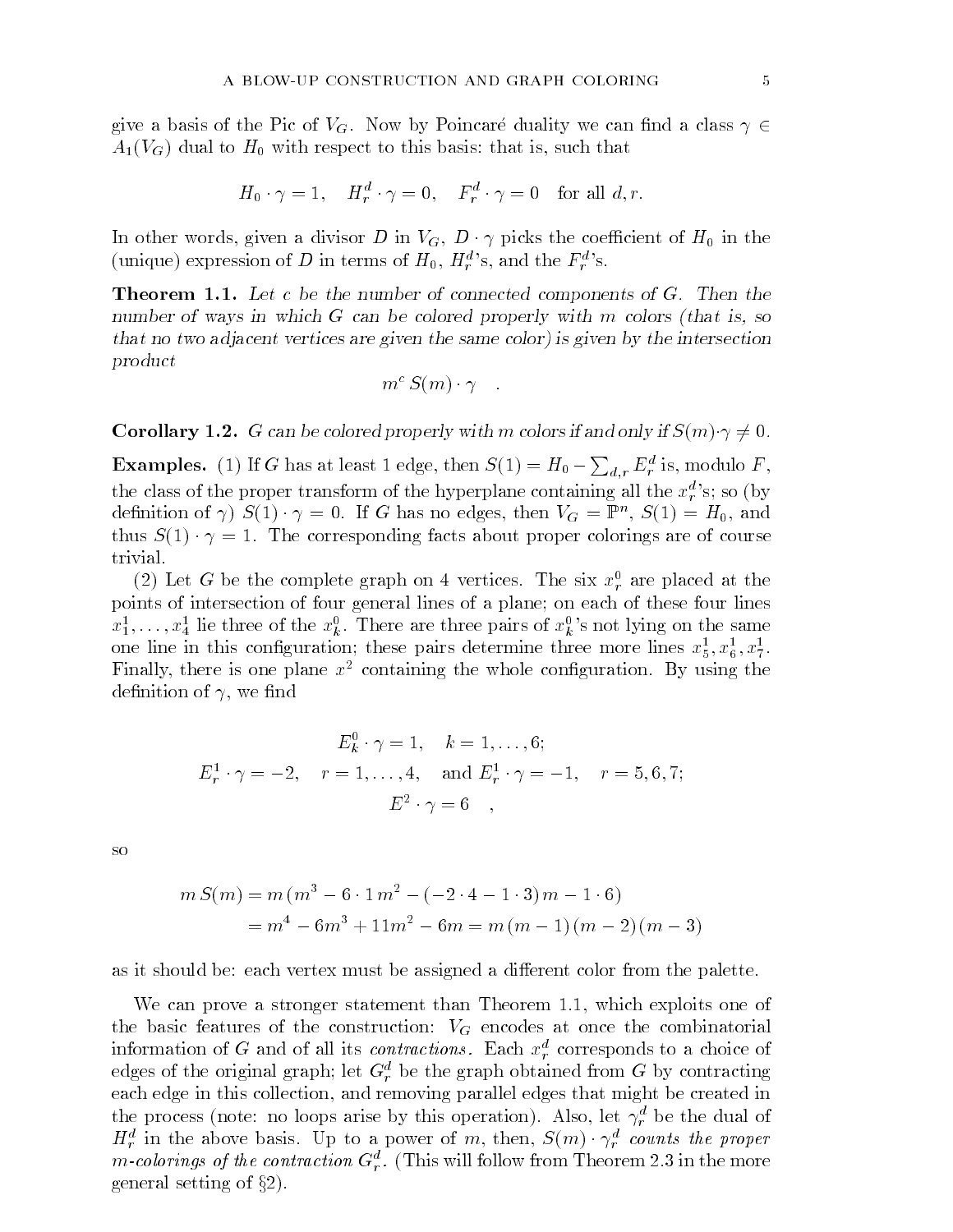In other words, denote by  $\overline{S}(m)$  the divisor equivalent to  $S(m)$  modulo F and in the span of  $H_0, H_{\bar r}$  : then the above says that

G and all its contractions can be colored properly with m colors if and only if  $\overline{S}(m)$ is in the interior of the cone generated by  $\bm{\pi}_{0}, \bm{\pi}_{r}^{+}$  in Picv $_{G}.$ 

For example, the four-color-theorem  $([A-K])$  says that if G is a planar graph, then  $S(4)$  is in the interior of the cone generated by  $H_0, H_T^+$  (since all contractions of a planar graph are planar).

We end the section by remarking that in the case we have considered here (that is, varieties arising from graphs), the  $\overline{S}(m)$ ,  $m > 0$ , turn out to be all generated by global sections (see Proposition 2.4): indeed, the  $H_r^d$ 's are, and, by the above results,  $S(m)$  is a nonnegative combination of the  $H_0$  and the  $H_r^d$ 's in the graph case. This does not seem obvious a priori, for it is not true for the analogous construction for matroids examined in the next section (we will find there a class of matroids for which this holds, cf. Proposition 2.5). In the graph case, it follows that for positive  $m$  there always is a hypersurface in  $\mathbb{F}^n$  generically smooth along the maximal  $x<sup>R</sup>$ , with multiplicity m along the  $x<sub>r</sub><sup>R-1</sup>$ 's, multiplicity m<sup>2</sup> along the  $x_r^{R-2}$ 's, ..., multiplicity  $m^R$  at the  $x_r^{0}$ 's and degree  $m^{R+1}$ : simply take general hyperplanes containing the  $x_r^d$ 's as dictated by the expression of  $S(m)$  in terms of  $H_0$  and the  $H_r^d$ 's. The class  $S(m)$  is then the class of the proper transform of such a hypersurface.

Conversely, we may view the above as a recipe to compute the chromatic polynomial of a graph: given the collection of  $x_r^a$ 's obtained as above, construct a hypersurface by taking enough general hyperplanes comaining each  $x_{\tilde{r}}$  to satisfy the above multiplicity prescription (multiplicity 1 along the maximal subspace  $x^{-1}$ , t along codimension 1 subspaces, t-along codimension 2, etc.). By the above, this will always be possible: the number heeded at  $x_r^2$  is  $S(t) \cdot \gamma_r^2 \geq 0$ ; and the number of hyperplanes not containing any of the  $x_r^d$ 's, needed to get a hypersurface of degree  $t^{R+1}$ , multiplied by t to a power equal to the number of connected components of  $G$ , will give the value at t of the chromatic polynomial of  $G$  (this is of course nothing but "Möbius inversion" at work).

## x2. Matroid varieties

In section 1 we gave the standard embedding in a projective space of the 'cycle matroid' associated with the graph  $G$ , and constructed a variety  $V_G$  from this data. The construction can be performed for the lattice  $\mathcal{L} = \mathcal{L}(\mathcal{C})$  of subspaces spanned by any finite collection  $\mathcal L$  of points in  $\mathbb P^m$ .  $\mathcal L$  is (partially) ordered by inclusion; 0 will be the empty set (the minimum of the lattice), 1 the maximal subspace, spanned by all points; we require this to have codimension at least 2 in  $\mathbb{F}^n$ . We defible elements of  $\mathcal{L}$  by letters  $x, y, z, \ldots$ , by  $\sim$  the ordering in  $\mathcal{L}$ , and by  $\vee$ ,  $\wedge$  resp. the join and meet in the lattice. The 'rank'  $r(x)$  of  $x \in \mathcal{L}$ ,  $x \neq 0$ , is one plus its dimension as a subspace of  $\mathbb{P}^n$ : so the points of C are the rank-1 elements of  $\mathcal L$ . The rank of  $0 = \emptyset$  is 0; the 'rank of  $\mathcal L$ ' is  $r(\mathcal L) = r(1)$ .

Now  $V_{\mathcal{L}}$  is constructed as in section 1. First we close the family  $\mathcal{L}$  of subspaces of  $\mathbb{P}^n$  with respect to intersection: let M be the family of subspaces  $\notin \mathcal{L}$  obtained by intersecting collections of elements of  $\mathcal{L}$ ; we extend rank and ordering to elements of M. Next,  $V_{\mathcal{L}}$  is obtained from  $\mathbb{P}^n$  by blowing up the (proper transforms of the)  $x \neq 0$  in  $\mathcal L$  and  $\mathcal M$  in order of increasing dimension; again we observe that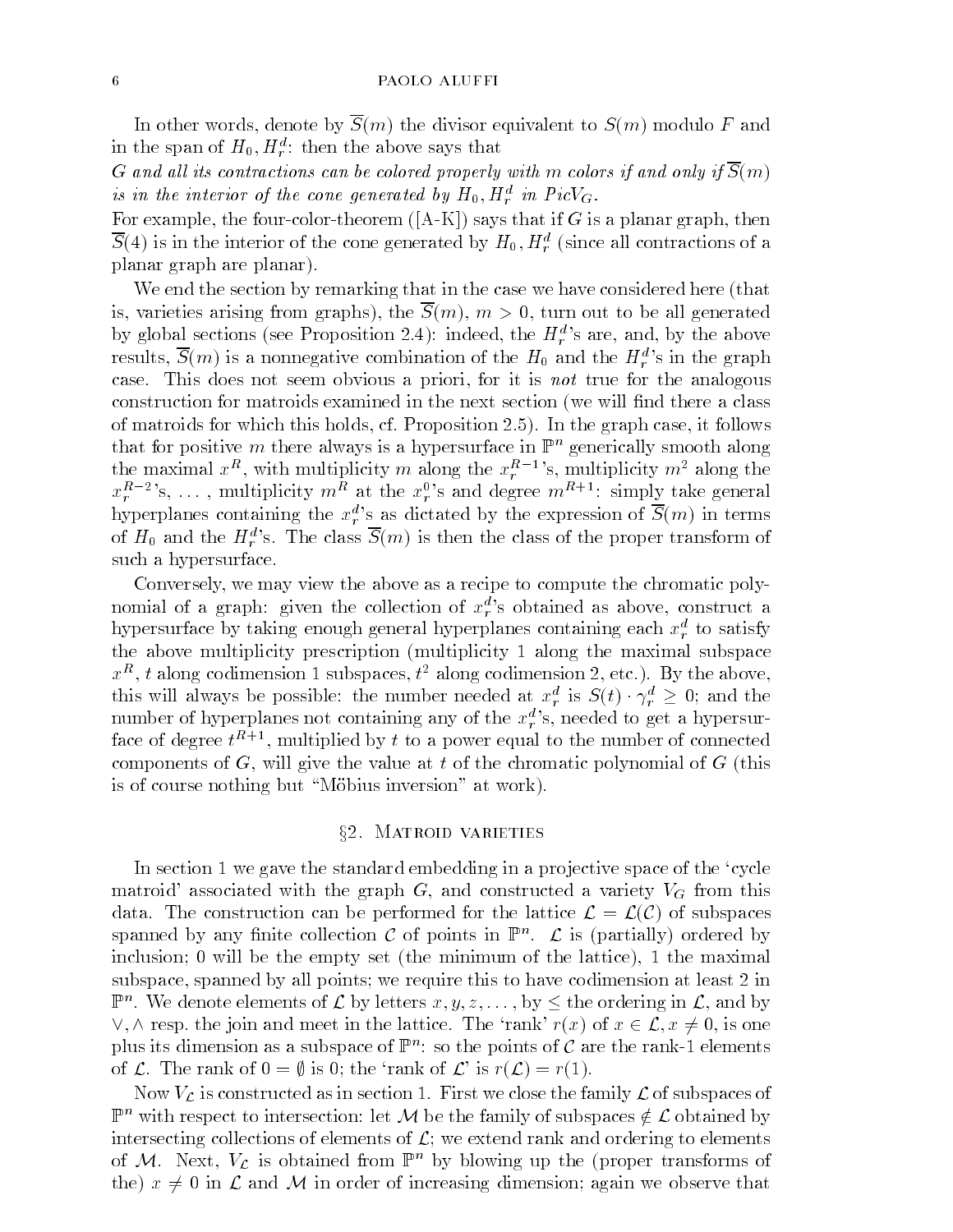since L[M is closed under intersections, blowing-up all <sup>x</sup> of rank <sup>r</sup> separates the proper transforms of the subspaces of rank  $r + 1$ , hence the construction is independent of the specific order in which the blow-ups are executed (within each

We note that  $V_G = V_{\mathcal{L}}$  if  $\mathcal{L}$  corresponds to G as in section 1. Keeping the same style of notations as in  $\S1$ , we let  $H_x$  be the class of the proper transform of the general hyperplane containing x (so the pull-back of the hyperplane class is  $H_0$ ), we let  $E_x$  be the pull-back of the exceptional divisor over  $x \in \mathcal{L}, x \neq 0$ , and  $F_x$ be the pull-back of the exceptional divisor over  $x \in M$ . For  $x \in \mathcal{L}$ ,  $\gamma_x$  is a 1-class such that  $\gamma_x \cdot H_x = 1, \gamma_x \cdot H_y = 0$  for all  $y \in \mathcal{L}, y \neq x$ , and  $\gamma_x \cdot F_z = 0$  for all  $z \in \mathcal{M}$ .  $S(t)$  is the class

rank).

$$
S(t) = t^{r(1)}H_0 - \sum_{x \in \mathcal{L}, x \neq 0} t^{r(1) - r(x)} E_x
$$

(as in §1, we will soon introduce a class  $\overline{S}(t)$  equivalent to  $S(t)$  'modulo F' but somewhat better behaved.)

 $\S2.1.$  Compatibilities with contractions, deletions, etc. We will now show how the construction behaves with respect to three basic matroid operations. All the results in  $\S3$  will essentially follow from a closer look at the compatibilities sketched below; a detailed analysis of the functorial properties of the construction is well beyond the scope of this note. For the hasty reader: only contractions will be used in the rest of this section.

Contractions. The variety  $V_{\mathcal{L}}$  contains a 'compatible' copy of  $V_{\mathcal{L}/x} = V_{[x,1]}$  for each x 2 L. More precisely: the exception of the exceptional divisor of the exception of the exception of the blowing-up along  $x \in \mathcal{L}$  is a projective space  $\mathbb{P}^n$  and  $\mathbb{R}^n$  and  $\mathbb{R}^n$  and only the  $z \geq x$ in  $\mathcal{L}$ . The lattice of subspaces these form in this projective space is the interval [x, 1], isomorphic to the 'geometric contraction'  $\mathcal{L}/x$  of  $\mathcal{L}$  by x ([W1], p. 141). In terms of graphs, this is the contraction determined byachoice of a collection of edges, as described in  $\S1$ . Now the blow-up process is compatible with restriction to this  $\mathbb{P}^n$  is the general fiber of  $E_x$  (that is, the proper transform of  $\mathbb{P}^n$  is  $\mathbb{P}^n$ in  $V_{\mathcal{L}}$ ) is the blow-up of  $\mathbb{P}^{n-r(x)}$  along its intersection with the  $z \in \mathcal{L} \cup \mathcal{M}, z \geq x$ , that is nothing but a copy of  $V_{\mathcal{L}/x}$ . Further, all expected compatibilities among the definitions of the relevant classes hold; for example, the class  $\gamma_x$  in  $V_c$  is the push-forward of the class  $\gamma_0$  in  $V_{\mathcal{L}/x}$ , etc. Typically, anything proved about  $\mathcal L$  by means of  $V_{\mathcal{L}}$  will automatically restrict to a statement about all its contractions.

*Modular elements.* At the same time,  $V_L$  also contains a copy of  $V_{[0,x]}$  (where [0, x] denotes the lattice of elements  $z \in \mathcal{L}$  such that  $0 \leq z \leq x$ ], provided that x be modular. An element  $x \in \mathcal{L}$  is 'modular' if  $x \wedge z = x \cap z$  for all z in  $\mathcal{L}$  (where  $\wedge$ denotes the meet in the lattice, while  $\sqcap$  denotes intersection in  $\mathbb{P}^n$ ); for example, an rank-1 elements of  $\mathcal L$  are modular. Now consider any subspace  $\mathbb{F}_x$  of  $\mathbb{F}^n$ , of dimension  $>r(x)$  and intersecting  $1 \in \mathcal{L}$  precisely along x; then

Claim 2.1. If x is modular, then the proper transform of  $\mathbb{P}_x$  in  $V_c$  is isomorphic to a variety  $V_{[0,x]}$ .

 $P$  roof.  $P$  is contained a copy of  $\vert \circ, \infty \vert$ . Here  $\mathcal{E} \circ \mathcal{E}$  achieve for a moment the set of subspaces defined when constructing  $V_{[0,x]}$  (that is, all  $y \cap z \notin [0,x]$ , where  $y, z \in$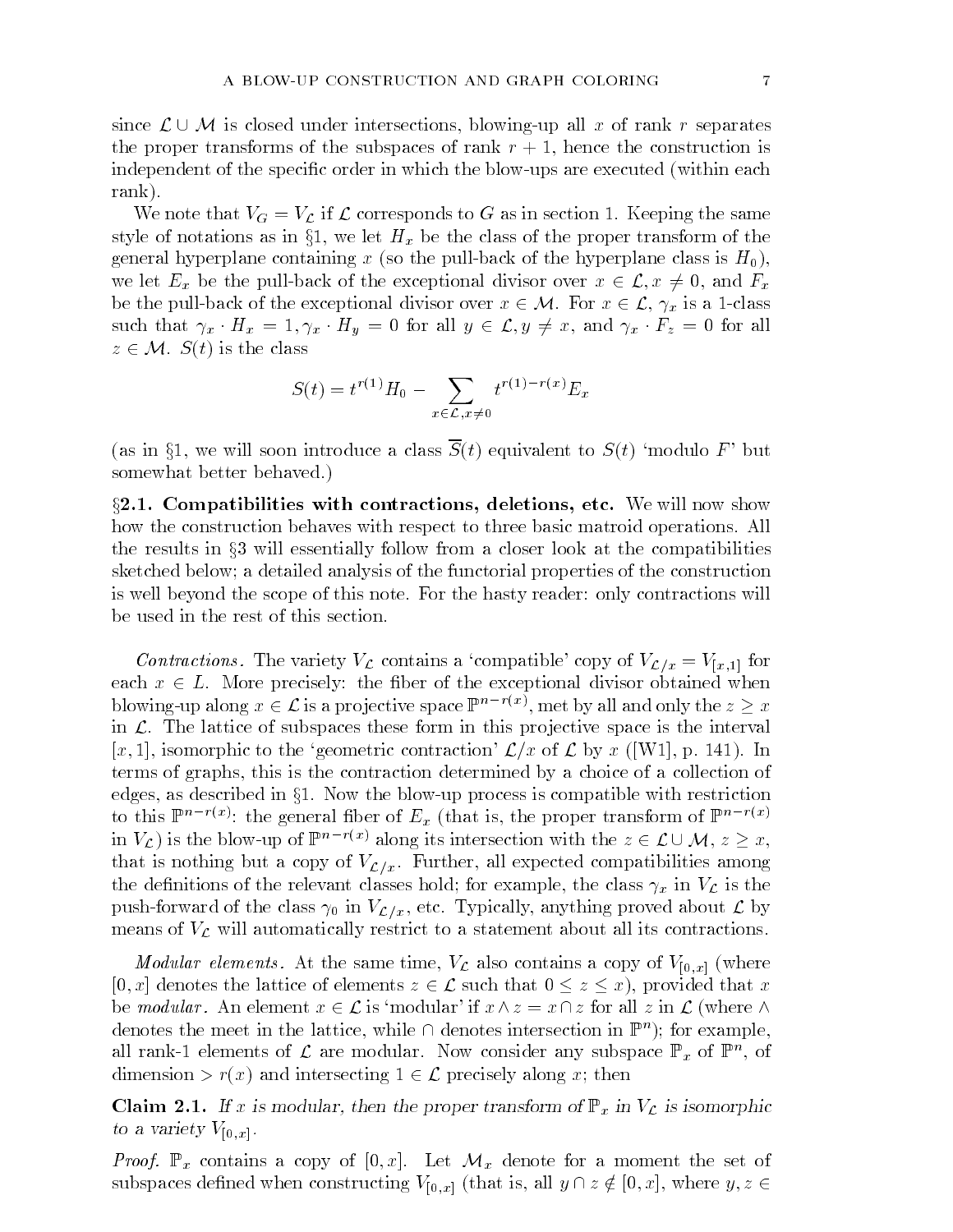$[0, x]$ ). Then it is easily checked that modularity implies  $[0, x] = \{z \cap \mathbb{P}_x, z \in \mathcal{L}\}\$ and Mx <sup>=</sup> fz \ Px; z 2 Mg. Taking the proper transform of Px amounts then to performing precisely the same sequence of blow-ups producing  $V_{[0,x]}$  as dictated by the construction.  $\square$ 

*Detenons.* The construction is also compatible with substructures. Let  $C$  be a subset of the set of rank-1 elements of  $\mathcal L$  (that is, of the original set  $\mathcal C$  of points in  $\mathbb{P}^n$  generating  $\mathcal{L}$ ); these generate a sublattice  $\mathcal{L}(\mathcal{C}')$  of  $\mathcal{L}$ , a 'deletion' of  $\mathcal{L}$ . Then there is a map  $V_{\mathcal{L}} \to V_{\mathcal{L}(\mathcal{C}')}$ : this follows from the universal property of blow-ups, once we observe that the inverse image of all subspaces generated by elements of  $C$  (and all their intersections) are Cartier divisors in  $V_{\mathcal{L}}$ . For example, for  $\mathcal{L} = \mathcal{V}$ , the resulting map  $V_L \to V_{L(\mathcal{V})} = \mathbb{F}$  is simply the sequence of blow-ups defining  $V_{\mathcal{L}}$ .

*Nesting*. Finally, we observe that we get a variety  $V^+ = V_L$  by blowing up  $\mathbb{P}^+$ as above, for each  $n > r(1)$ ; most results of the paper do not depend on the specific choice of  $n$ . These different varieties are nested into each others like Russian dolls: for all  $n>r(1)$ ,  $v^{\prime\prime}$  can be embedded as a divisor of class  $H_1$  in  $v^{\prime\prime}$  . Indeed, the proper transform of any  $\mathbb{F}^n$  containing  $1 \in \mathcal{L}$  in  $\mathbb{F}^{n+1}$  is a copy of  $V^n$ : this is Claim 2.1 for  $x = 1$  (1 is always modular!).

 $\S2.2$ . The characteristic polynomial. Now for a bit of well known and beautiful combinatorics, and its translation into the intersection ring of  $V_c$ . Recall ([W2], Chapter 7) that the 'Möbius function' of a lattice  ${\cal L}$  is the function  $\mu_{\cal L}: {\cal L} \times {\cal L} \to {\mathbb Z}$ satisfying

$$
\sum_{x \le y \le z} \mu_{\mathcal{L}}(x, y) = \begin{cases} 0 \text{ if } x \ne z \\ 1 \text{ if } x = z \end{cases} \text{ if } x \le z, \quad \mu_{\mathcal{L}}(x, z) = 0 \text{ if } x \not\le z
$$

We will write  $\mu$  for  $\mu_{\mathcal{L}}$  if no ambiguity is feared. The 'characteristic polynomial' of  $\sim$  1.000 polynomials and polynomials are also the polynomials of  $\sim$ 

$$
p(\mathcal{L}, t) = \sum_{x \in \mathcal{L}} \mu(0, x) t^{r(1) - r(x)}
$$

Now the key observation is the following (see for example  $[W2]$ ,  $\S 7.5$ ): the number of proper colorings of a graph  $G$  with  $t$  colors (that is, the 'chromatic polynomial' of  $G$ ) is given by

 $t \cdot p(\mathcal{L}, t)$ ,

where c is the number of connected components of G and  $\mathcal L$  is the lattice determined by  $G$ . So Theorem 1.1 will be proved once we show that for any matroid in Pn as above:

# **Theorem.**  $p(\mathcal{L}, t) = S(t) \cdot \gamma_0$

In turn, given the definition of  $S(t)$ , this is proved once we observe that  $\mu(0,0) =$  $1 = H_0 \cdot \gamma_0$ , and show that  $\mu(0, z) = -E_z \cdot \gamma_0$  for  $z \in \mathcal{L}, z \neq 0$ . In fact:

**Lemma 2.2.** 
$$
E_z \cdot \gamma_x = -\mu(x, z)
$$
 for all  $z \in \mathcal{L}, z \neq 0$ .

First  $\mathcal{L}$  respective that  $\mathcal{L}$  restricting to the general hold of  $\mathbf{E}_k$  we may assume  $x = 0$  (by compatibility with contractions). So we just have to show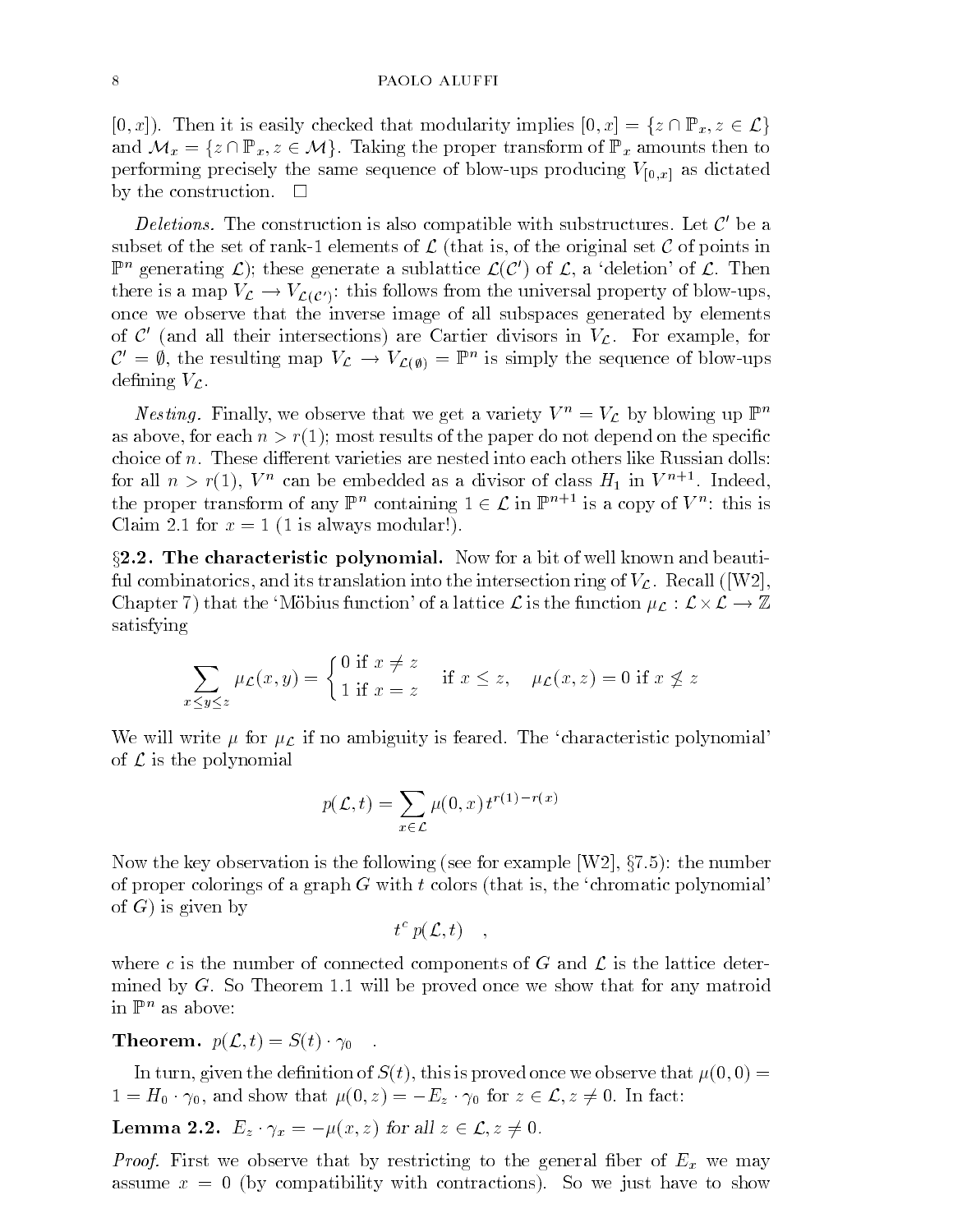$\mu(0, z) = -E_z \cdot \gamma_0$  for  $z \neq 0$ . By definition of the Möbius function, this amounts to showing

$$
\mu(0,0)+\sum_{0
$$

whenever  $z \neq 0$ . But observe that the construction gives

$$
H_z = H_0 - \sum_{\substack{y \in \mathcal{L} \\ 0 < y \leq z}} E_y - \sum_{\substack{x \in \mathcal{M} \\ x < z}} F_x \quad ,
$$

so that

$$
\mu(0,0) + \sum_{0 < y \le z} (-E_y \cdot \gamma_0) = 1 + \sum_{0 < y \le z} (-E_y \cdot \gamma_0)
$$
  
=  $(H_0 - \sum_{0 < y \le z} E_y - \sum_{x < z} F_x) \cdot \gamma_0$   
=  $H_z \cdot \gamma_0 = 0$ 

by definition of  $\gamma_0$ .  $\Box$ 

As pointed out, this lemma implies the theorem above, and this in turn implies Theorem 1.1. There is a substantial advantage, however, in giving a more comprehensive statement dealing with all contractions of  $\mathcal L$  at once. For this, let  $S(t)$ denote the divisor equivalent to  $S(t)$  modulo F and in the span of the  $H_x$ 's. Note that  $S(t)$  and  $\overline{S}(t)$  have the same intersection numbers against any combination of the  $\gamma_x, x \in \mathcal{L}$ .

**Theorem 2.3.** Denoting by  $\mathcal{L}/x \cong [x, 1]$  the sublattice of  $\mathcal L$  consisting of all z 2 L such that x 2 L such that x 2 L such that x 2 L such that x 2 L such that x 2 L such that x 2 L such tha

$$
S(t) \cdot \gamma_x = p(\mathcal{L}/x, t)
$$

for all  $x \in \mathcal{L}$ . In other words,

$$
\overline{S}(t) = \sum_{x \in \mathcal{L}} p(\mathcal{L}/x, t) H_x \quad .
$$

Proof.

$$
S(t) \cdot \gamma_x = t^{r(1)} H_0 \cdot \gamma_x - \sum_{y \in \mathcal{L}, x \neq 0} t^{r(1) - r(y)} E_y \cdot \gamma_x
$$
  
= 
$$
\sum_{y \in \mathcal{L}} t^{r(1) - r(y)} \mu(x, y) \qquad \text{by Lemma 2.2}
$$
  
= 
$$
\sum_{y \ge x} t^{r(1) - r(y)} \mu(x, y)
$$
  
= 
$$
p([x, 1], t) = p(\mathcal{L}/x, t) \quad \Box
$$

Theorem 2.3 implies the extension of Theorem 1.1 discussed in section 1.

 $S(t)$  is easier to define, while  $\overline{S}(t)$  is better behaved in some respects. For example,  $\overline{S}(m)$  is automatically globally generated for  $m > 0$  in the graph case (as mentioned in  $\S1$ ), because: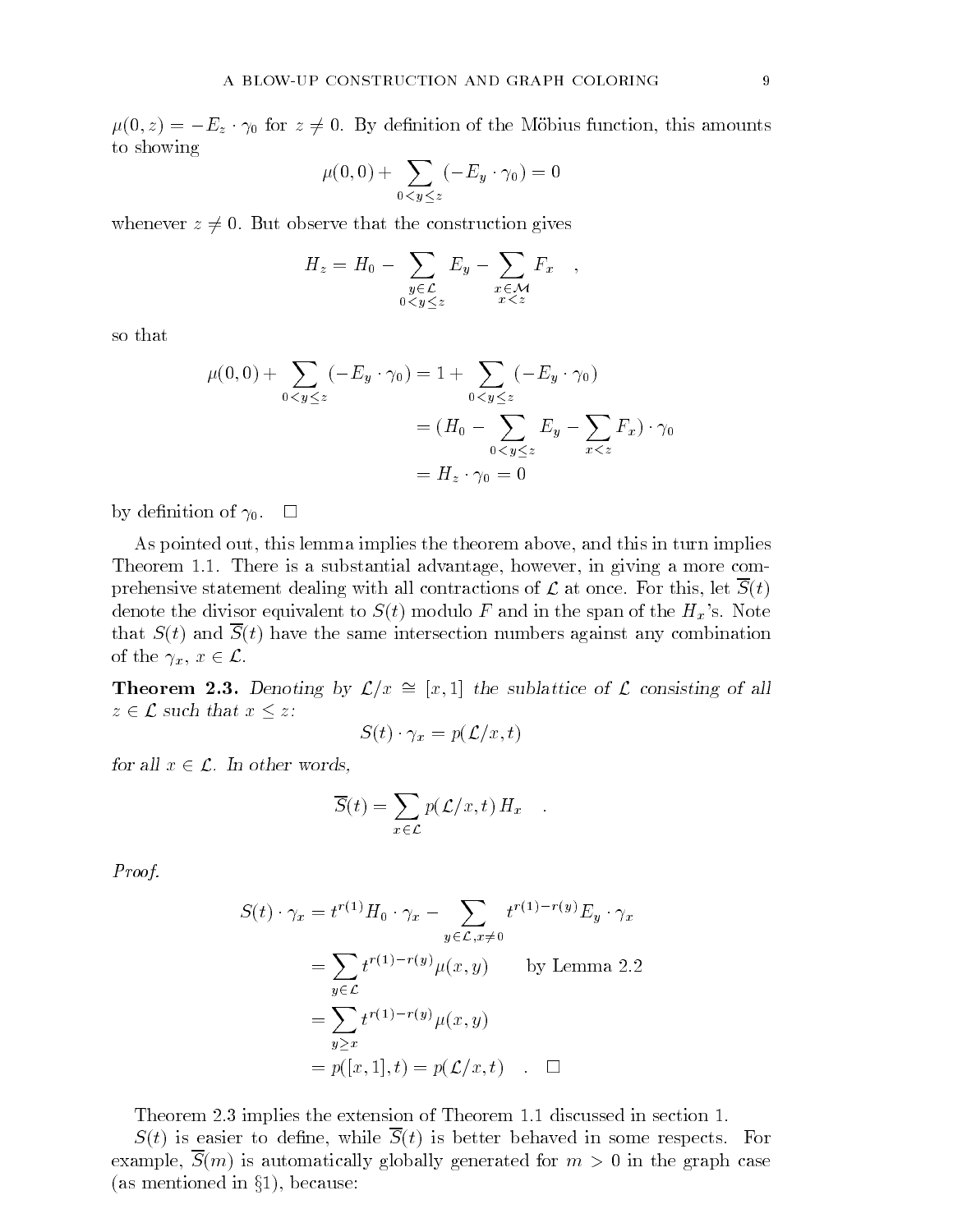**Proposition 2.4.** Non-negative linear combinations of the  $H_x$ 's are generated by global sections.

Proof. We only need to show that each Hx is generated by global sections. Now  $H_0$  clearly is, since it 'already' is in  $\mathbb{P}^n$ ; for  $x \neq 0$ , observe that any  $x \in \mathcal{L}$  is the intersection of  $n + 1 - r(x)$  general hyperplanes containing it. In the construction, every center of blow-up is either included in the proper transform of  $x$ , or it is disjoint from it (note: this would not necessarily be the case if we didn't blow-up along the elements of  $\mathcal M$  as well!). It follows that the proper transforms of the hyperplanes still intersect exactly along the proper transform of  $x$  after each blow-up, and get separated when x itself is blown up. They give then  $n + 1 - r(x)$ sections of  $H_x$  generating it globally.  $\Box$ 

 $R_{\text{SUSY}}$  is the was denoted that the value proof was in the  $\alpha$  in  $\alpha$   $\alpha$  is  $\alpha$   $\alpha$  and  $\alpha$ representatives of  $H_x$  have empty intersection in  $V_{\mathcal{L}}$ .

In the graph case, the coefficients of  $H_x$  in  $\overline{S}(t)$  are (up to powers of t) chromatic polynomials, thus nonnegative at positive integers: so  $\overline{S}(m)$  is in the cone generated by the  $H_*$  in Pic $V_G$  for all positive m, and is globally generated.

This does not seem at all obvious a priori, say from the definition of  $S(t)$ ; in fact, it is not true for arbitrary matroids! For example, consider the matroid  $L_4$  generated by four collinear points: if  $\overline{S}(2)$  were generated by global sections, then (at least in char. 0) by Bertini there would be a nonsingular irreducible hypersurface of class  $S(Z)$  in  $V_{L_4}$ ; this would map down to  $\mathbb{P}^n$  to a hypersurface of degree 4, generically smooth along a line, and having multiplicity 2 at (at least) 4 points on this line. This cannot be: the general plane section (through the line) of this hypersurface would be a plane quartic curve containing a line, whose residual cubic meets the line at four distinct isolated points. Thus  $\overline{S}(2)$  is not generated by global sections in general.

It would be interesting to find a characterization of planar graphical matroids in terms of properties of the divisors  $\overline{S}(m)$ . A more ambitious goal would be to find for each given matroid M an algebro-geometric property of  $V_{\mathcal{L}}$  that can signal whether  $L$  is the lattice of a matroid none of whose minors is isomorphic to  $M$ . Such a tool would allow us to mirror the characterization of classes of matroids in terms of 'excluded minors' (see pp.  $146{-}7$  in [W1]); in particular a characterization of varieties arising from planar graphical matroids would follow.

The only result of this sort that we know is the following. Following the common terminology, we denote by  $L_4$  the 'four point line' of the above example, and by  $F<sub>7</sub>$  the 'seven point plane' (that is, the matroid defined by the projective plane over the 2-element field).

**Proposition 2.5.** Let  $\mathcal{L}$  be the lattice corresponding to a given matroid M, and  $\overline{S}(m)$  the divisor on  $V_c$  defined as above. Then the following are equivalent:

- (1)  $\overline{S}(2)$  and  $\overline{S}(3)$  are in the cone generated by the  $H_x, x \in \mathcal{L}$ ;
- (2) M has no minor isomorphic to  $L_4$  or  $F_7$ ;
- (3) All  $\overline{S}(m)$ ,  $m > 0$ , are in the cone generated by the  $H_x$ ,  $x \in \mathcal{L}$ .

Remark. This amounts to saying that the class dened in (2) is precisely the class of matroids whose contractions all have characteristic polynomials which are non-negative at each positive integer. This must be a well-known characterization in combinatorics, but we could not trace it in the literature; we apologize for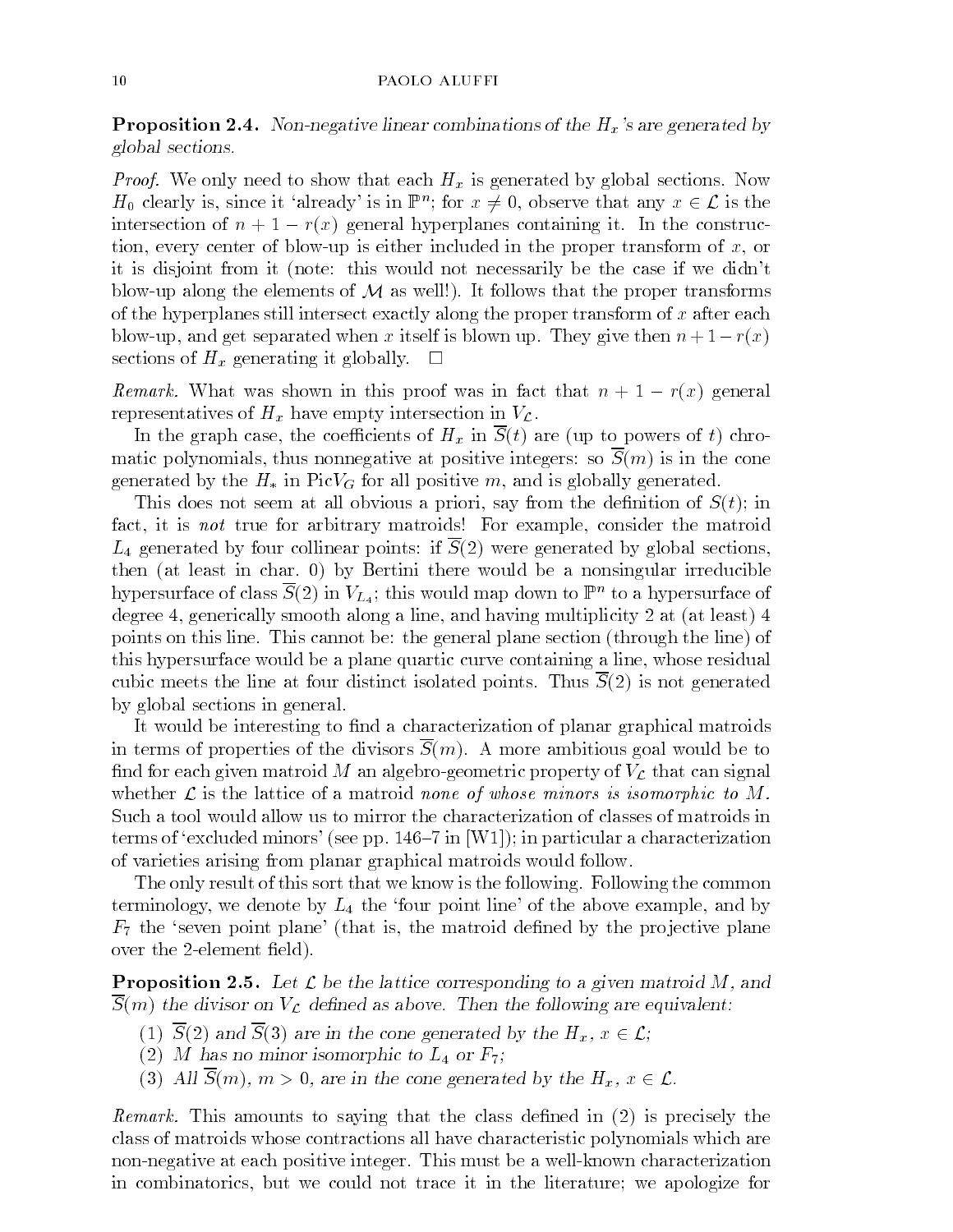the missing reference and provide the following straightforward (and hopefully correct) argument.

Proof. (3) =) (1) is trivial.

 $(1) \implies (2)$ : if M has a minor isomorphic to  $L_4$ , then by the 'scum theorem' (Prop. 7.4.11 in [W1])  $L_4$  is obtained from M by a contraction  $M/I$  followed by a sequence of deletions:  $L_4 = M/I - e_1 - \cdots - e_r$ . Now  $p(L_4, m) = m^2 - 4m + 3$ , so  $p(\mathcal{M}/I - e_1 - \cdots - e_r, 2) = p(L_4, 2) = -1$ ; we claim that this implies some contraction of M has negative characteristic polynomial at 2. Indeed, by [W2], Theorem 7.2.4,

$$
p(M/I - e_1 - \dots - e_r, 2) = p(M/I - e_1 - \dots - e_{r-1}, 2)
$$
  
+  $p(M/(I \vee e_r) - e_1 - \dots - e_{r-1}, 2)$ 

if  $e_r$  is not an isthmus in  $M/I-e_1-\cdots-e_{r-1}$ , and

$$
p(M/I - e_1 - \cdots - e_r, 2) = p(M/I - e_1 - \cdots - e_{r-1}, 2)
$$

if  $e_r$  is an isthmus in  $M/I - e_1 - \cdots - e_{r-1}$ . In either case, the polynomial is necessarily negative at 2 for a contraction of M followed by fewer deletions: the claim follows. Finally, the coefficients in the expression of  $\overline{S}(2)$  in terms of the  $H_*$  are precisely the values of the characteristic polynomials of the (geometric) contractions of M (by Theorem 2.3), so we can conclude that  $S(2)$  is not in the cone generated by the  $H_*$ . The argument for  $F_7$  is entirely similar, given that  $p(F_7, m) = m^3 - 7m^2 + 14m - 8$  is negative for  $m = 3$ .

 $(2) \implies (3)$ : the class defined in  $(2)$  is closed under contractions, so we just need to show that the characteristic polynomial of any matroid in it is nonnegative at positive integers. By a result of Seymour (cf. [W1], p. 147), the class is in fact the class of 'direct sums and 2-sums of regular matroids and copies of  $F_7^*$ '. Now observe that  $p(r_7, m) = m^2 - (m^2 + 21m^2 - 28m + 13)$  is  $\geq 0$  for all integer  $m > 0$ ; also, regular matroids have nonnegative characteristic polynomial because of a result of Crapo (Theorem III in  $[C]$ : the value of the polynomial at m is the number of  $H$ -coboundaries with kernel 0', for H a group of order m). Next, nonnegativity is preserved by direct sums by Theorem 7.2.4 (ii) in  $[W2]$ ; so we just have to show it is preserved under 2-sums. Now the 2-sum of two matroids  $M_1, M_2$  is obtained from their parallel connection by deletion of the base point: in the notation of [W1], p. 180

$$
S_2(M_1, M_2) = P(M_1, M_2) - p
$$

where p is not an isthmus of either  $M_1$  or  $M_2$ . It follows that p is not an isthmus of  $P(M_1, M_2)$ , so applying 7.2.4 (i) from [W2], 7.6.7<sub>P</sub> from [W1], 7.2.9 and 7.2.4 (ii) from [W2] we get

$$
p(S_2(M_1, M_2), m) = p(P(M_1, M_2), m) + p(P(M_1, M_2)/p, m)
$$
  
=  $p(P(M_1, M_2), m) + p(M_1/p \oplus M_2/p, m)$   
=  $\frac{p(M_1, m) p(M_2, m)}{m - 1} + p(M_1/p, m) p(M_2/p, m)$  :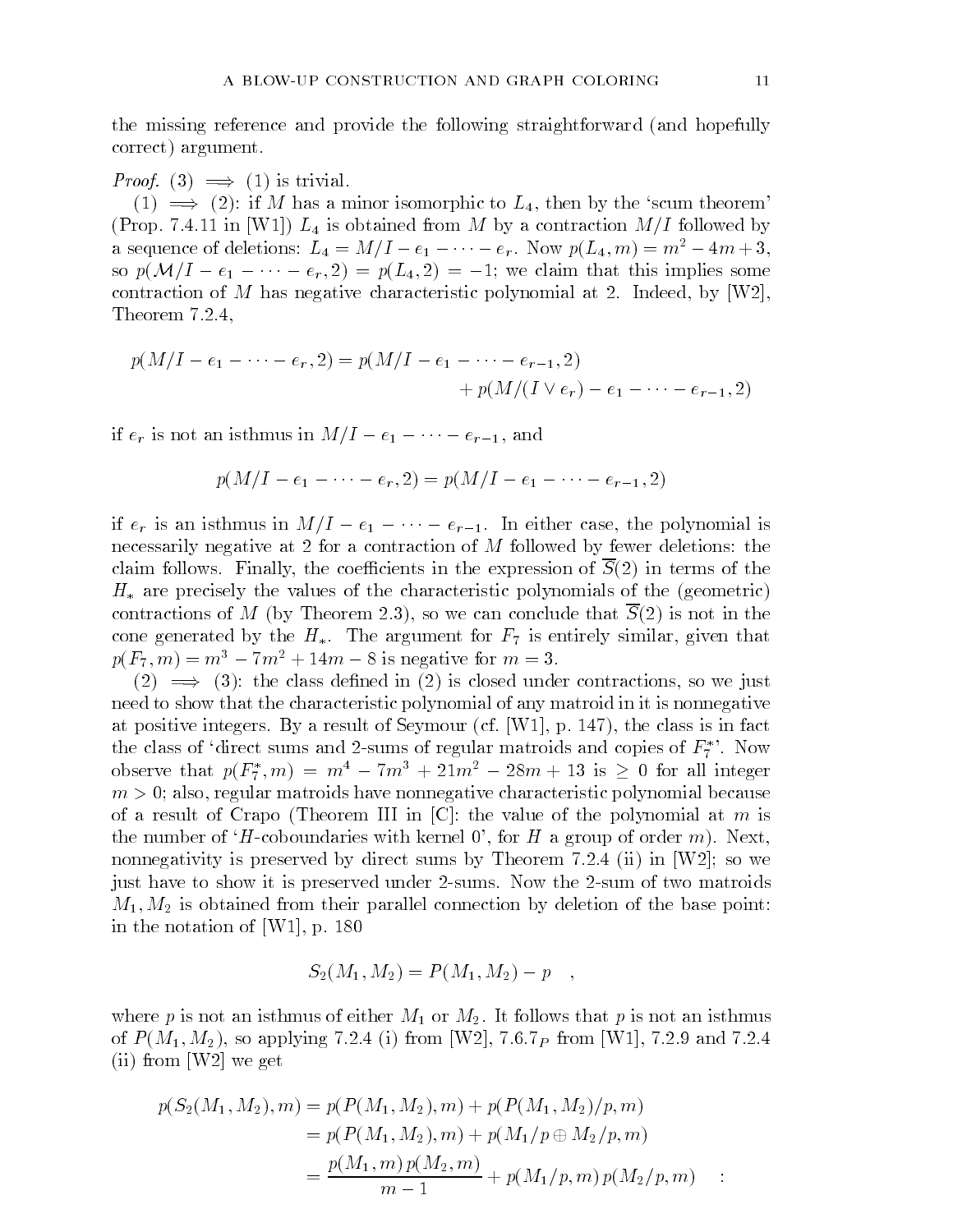each summand on the right is non-negative, so we are done.  $\Box$ 

All matroids representable over any field, and in particular all graphical matroids, belong to the class defined in this proposition; however, for such matroids one can prove (3) more directly, cf. the discussion following Proposition 2.4. For all matroids satisfying (3), the line bundles corresponding to  $S(m)$  are globally generated, so they define maps from the variety of the matroid to a projective space. We feel that studying these maps would be quite fruitful; we will obtain a simple result about the degree of the image of such maps in  $\S 4$ .

Of course a characterization of planar graphs in a fashion similar to Proposition 2.5 would be desirable.

> §3. CHARACTERISTIC POLYNOMIAL BASICS, Crapo's invariant: a geometric viewpoint

In this section we run through basic material concerning characteristic polynomials, illustrating it in the context of the construction introduced in  $\S2$ . The reader is encouraged to compare the `geometric' proofs given here with more standard combinatorial arguments, as presented for example in Chapter 7 of [W2].

The general strategy is the following: in a given situation, write the most fundamental relation suggested by the geometry; then applying the results in  $\S2$ will yield an equally fundamental combinatorial statement. As an appetizer, the following is the simplest possible example of such an argument:

**Proposition 3.1.** With notations as in  $\S2$ ,  $\sum_{x \in \mathcal{L}} \gamma_x$  equals the class of the pull- $\emph{back}~\ell~\emph{oi}~a~\emph{line}~\emph{non}~\Gamma^-.$ 

 $P$  roof. Dot both classes against all divisors.  $Q$ 

And here is the translation into combinatorics:

Corollary 3.2.  $\sum_{x \in \mathcal{L}} p(\mathcal{L}/x,t) = t^{r(1)}$ 

*Proof.* By Theorem 2.3 and Proposition 3.1, the left-hand-side is  $S(t) \cdot \sum_{x \in \mathcal{L}} \gamma_x =$ S(t) `. But the pull-back of a line vanishes against all exceptional divisors, so  $S(t) \cdot \ell = t^{\gamma - \gamma} \boldsymbol{\varPi}_0 \cdot \ell = t^{\gamma - \gamma}$ .  $\square$ 

The other examples in this section are a little more complex, but motivated by the same simple geometric intuition.

§3.1. Deletion-contraction rule. Let  $e \in \mathcal{C}$  be a rank-1 element in  $\mathcal{L}$ —that is, one of the points in the set used to generate the subspaces in  $\mathcal{L}$ . Denote by  $\mathcal{L} - e$ the lattice of subspaces spanned by the *other* points  $(L - e$  is a 'deletion' of  $L$ ). We observed in  $\S 2.1$  that the universal property of blow-ups gives then a map

$$
\alpha: V_{\mathcal{L}} \to V_{\mathcal{L}-e}
$$

compatible with the blow-up maps from the matroid varieties to  $\mathbb{P}^n.$  In particular, this map is proper, birational and onto. We use notations as in  $\S2$ , and append a to denote objects in  $V_{\mathcal{L}-e}$ : so e.g.,  $H_0$  is the pull-back of the hyperplane class to  $V_{\mathcal{L}-e}$  (and it follows  $\alpha$  ( $\pi_0$ ) =  $\pi_0$ ), etc.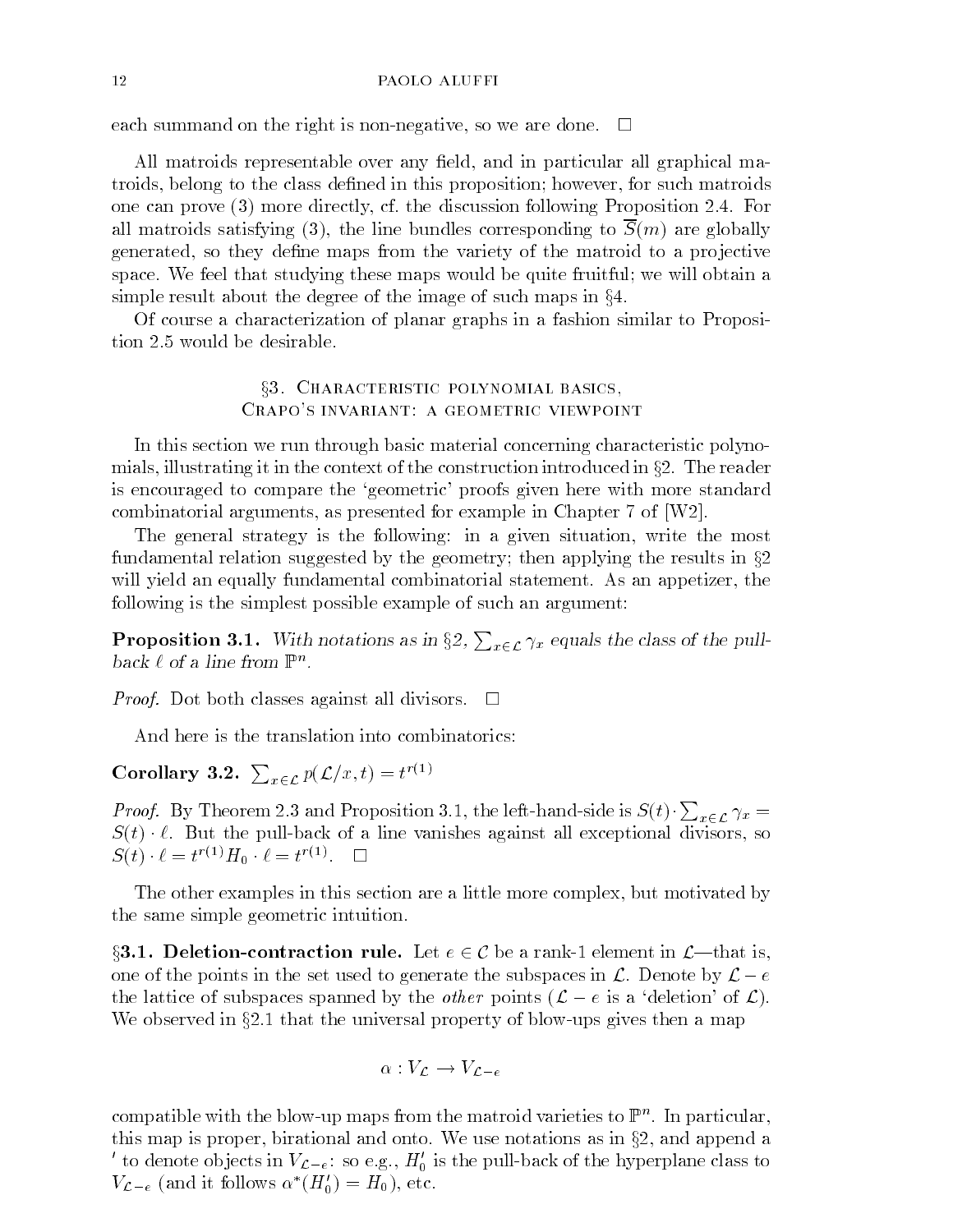Proposition 3.3.  $\alpha$  (  $\gamma_0$  ) =  $\gamma_0$  +  $\gamma_e$ 

*Proof.* It is clear that the class vanishes against  $F$  divisors'; we have to show  $H_x \cdot \alpha$  ( $\gamma_0$ ) = 0 if  $x \neq 0, e$ , and = 1 otherwise. Now any  $x \in \mathcal{L}$ ,  $x \neq 0, e$ , contains a maximal  $x' \in \mathcal{L}-e$ ,  $x' \neq 0$ ; the reader will then check that  $\alpha_*(H_x) = H'_{x'}$ . Since  $\alpha$  is birational, and using the projection formula,  $H_x$   $\alpha$  ( $\gamma_0$ ) =  $H_{x'}$   $\gamma_0$  = 0 since  $x \neq 0$ . By the same token,  $\alpha_*(\pi_e) = \alpha_*(\pi_0) = \pi_0$ , from which  $\pi_e \cdot \alpha$  ( $\gamma_0$ )  $H_0$   $\cdot$   $\alpha$   $(\gamma_0) = 1.$   $\Box$ 

Proposition 3.3 'stands behind' the deletion-contraction rule for the characteristic polynomial (Theorem 7.2.4(i) in [W2]), curiously regardless of  $e$  being or not an *isthmus* of  $\mathcal{L}$  (a rank-1 element e of  $\mathcal{L}$  is an 'isthmus' if the rank of  $\mathcal{L}$  is strictly larger than the rank of  $\mathcal{L} - e$ ). More precisely:

**Corollary 3.4(a).** If e is not an isthmus, then  $p(\mathcal{L}, t) = p(\mathcal{L} - e, t) - p(\mathcal{L}/e, t)$ .

 $P(\mathcal{L})$  is not an isomitimal, then  $P(\mathcal{L}) = P(\mathcal{L} = \mathcal{L})$ , and it follows that  $\alpha_{\mathcal{L}}(\mathcal{L}(\mathcal{L}))$  $S(t)$  by definition. By Theorem 2.3 and using the projection formula:

$$
p(\mathcal{L} - e, t) = S(t)' \cdot \gamma'_0 = \alpha_*(S(t)) \cdot \gamma'_0 = S(t) \cdot \alpha^*(\gamma'_0)
$$
  
=  $S(t) \cdot (\gamma_0 + \gamma_e)$  by the proposition  
=  $p(\mathcal{L}, t) + p(\mathcal{L}/e, t)$ 

again by Theorem 2.3.  $\Box$ 

**Corollary 3.4(b).** If e is an isthmus, then  $p(\mathcal{L}, t) = (t - 1) p(\mathcal{L} - e, t)$ .

 $P(\infty)$ . If e is an istimus, then  $P(\infty) = P(\infty)$  = 1. From this it follows that  $\alpha_*(\mathcal{S}(t)) = t \mathcal{S}(t)$ , so

$$
t p(\mathcal{L} - e, t) = t S(t)' \cdot \gamma'_0 = \alpha_*(S(t)) \cdot \gamma'_0
$$
  
=  $S(t) \cdot (\gamma_0 + \gamma_e)$  arguing as above  
=  $p(\mathcal{L}, t) + p(\mathcal{L}/e, t)$   
=  $p(\mathcal{L}, t) + p(\mathcal{L} - e, t)$ 

since  $\mathcal{L}/e = \mathcal{L} - e$  if e is an isthmus. The statement follows.  $\Box$ 

§3.2. Stanley's modular factorization theorem. If  ${\cal L}$  is the product  ${\cal L}_1\times {\cal L}_2$ L<sub>2</sub> L<sub>2</sub> L<sub>2</sub> L<sub>2</sub> L<sub>2</sub> L<sub>2</sub> of two lattices, we could argue as above and prove the multiplicativity of the characteristic polynomial under direct sums, by studying the map  $V_{\mathcal{L}} \to V_{\mathcal{L}_1}$ .<br>However, as pointed out in [W2], p. 122, this is a particular case of a more general factorization result ([S], Theorem 2); so we present the latter.

Recall from §2 that we have an injection  $i : V_{[0,x]} \hookrightarrow V_{\mathcal{L}}$  whenever x is a modular element of  $\mathcal{L}$ . Again we use notations as in §2, appending a  $\prime\prime$  to denote objects of  $V_{[0,x]}$ .

**Proposition 3.5.** If x is modular, and with notations as above:

\n- (1) 
$$
i^*(H_z) = H''_{x \wedge z};
$$
\n- (2)  $i^*(E_z) = E''_z$  if  $z \leq x$ , 0 otherwise;
\n- (3)  $i^*(F_z) = F''_z$  if  $z \leq x$ , 0 otherwise;
\n- (4)  $i^*(S(t)) = t^{r(1) - r(x)} S(t)^n$  and  $i^*(\overline{S}(t)) = t^{r(1) - r(x)} \overline{S}(t)^n$
\n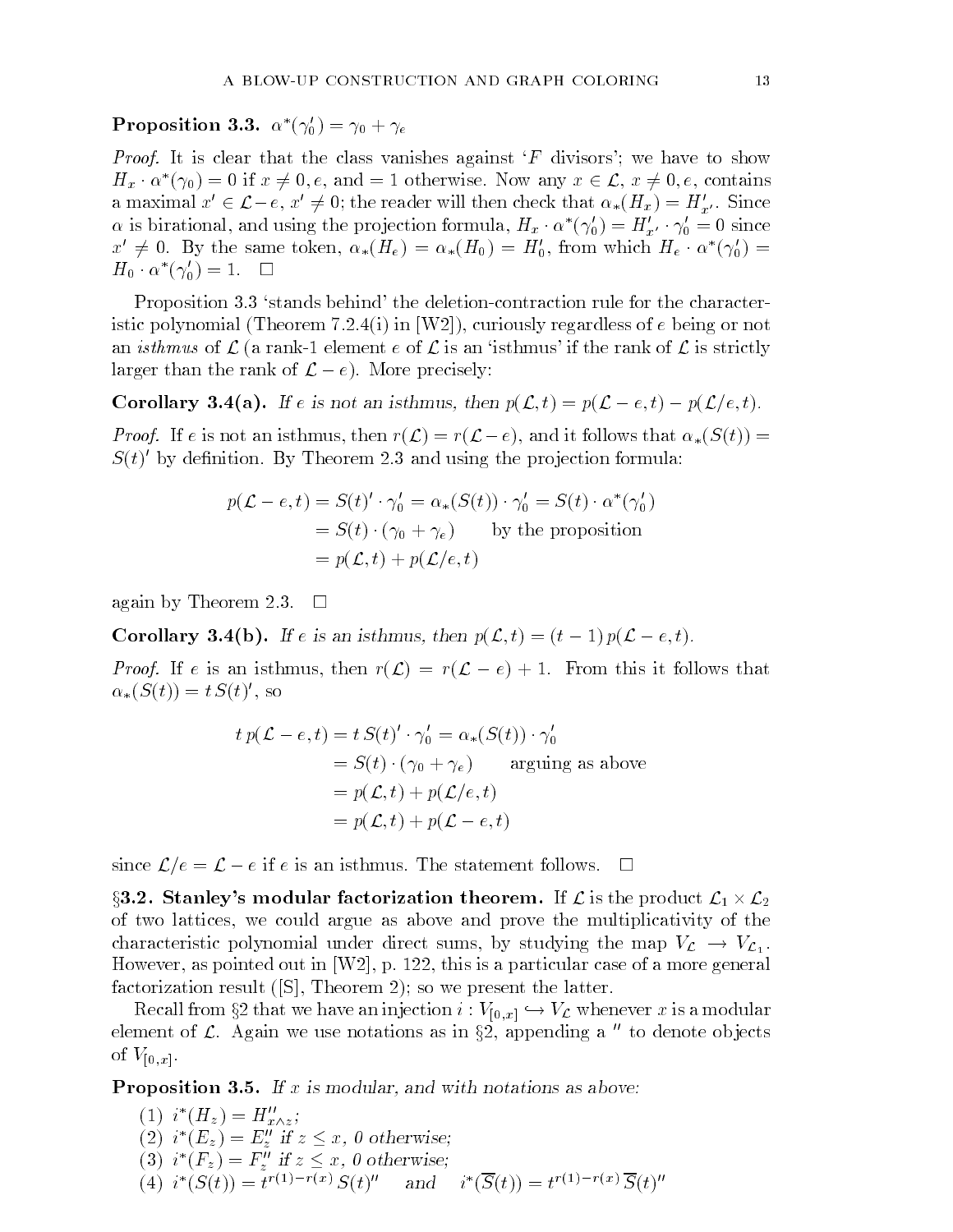Proof. (2) and (3) follow from a chase of the diagram of blow-ups producing the two varieties. For example, if  $\alpha$  -varieties when a separated when when  $\alpha$  and  $\alpha$ along  $x\cap z$ ; the proper-transform of  $\mathbb{P}_x$  (that is,  $V_{[0,x]}$  by Claim 2.1) is then disjoint from the exceptional divisor above  $z$ , and the corresponding pull-back must vanish.

 $(1)$  follows from  $(2)$  and  $(3)$ . The first part of  $(4)$  follows from the definitions of  $S(t)$ ,  $S(t)$  and from (1) and (2). The second part of (4) follows from the first, by killing F terms on both sides.  $\Box$ 

**Corollary 3.6.** For all modular  $x \in \mathcal{L}$  and all  $y \in [0, x]$ 

$$
\sum_{z \in \mathcal{L}, z \wedge x = y} p(\mathcal{L}/z, t) = t^{r(1) - r(x)} p([y, x], t)
$$

 $P$  roof. Using Theorem 2.3 to write out the second part of (4) in the theorem proposition:

$$
t^{r(1)-r(x)} \sum_{0 \le y \le x} p([0, x]/y, t) H''_y = i^*(\sum_{z \in \mathcal{L}} p(\mathcal{L}/z, t) H_z)
$$
  
= 
$$
\sum_{z \in \mathcal{L}} p(\mathcal{L}/z, t) H''_{z \wedge x} \qquad \text{by (1) above}
$$
  
= 
$$
\sum_{0 \le y \le x} \left( \sum_{z \in \mathcal{L}, z \wedge x = y} p(\mathcal{L}/z, t) \right) H''_y.
$$

The statement follows by dotting with  $\gamma''_y$  and observing  $[0, x]/y = [y, x]$ .  $\Box$ 

Setting  $y = 0$  in the statement and isolating  $p(\mathcal{L}/0, t) = p(\mathcal{L}, t)$  gives

$$
p(\mathcal{L},t) = t^{r(1)-r(x)} p([0,x],t) - \sum_{\substack{z \in \mathcal{L}, z \neq 0 \\ z \wedge x = 0}} p(\mathcal{L}/z,t)
$$

**Corollary 3.7.** (Modular factorization theorem) If x is a modular element of  $\mathcal{L}$ , then

$$
p(\mathcal{L}, t) = p([0, x], t) \sum_{y \in \mathcal{L}, y \wedge x = 0} \mu(0, y) t^{r(1) - r(x) - r(y)}
$$

Proof. By induction on the rank of L. The statement is clear if the rank of L equals  $r(x)$  (because this forces  $x = 1$ ). If x is modular in  $\mathcal L$  and  $z \wedge x = 0$ , then  $z$  is modular in [z; 1]  $z$  is modular in  $\mathcal{L}$  , we have the sound the sound three contributions of  $\mathcal{L}$ statement for  $\mathcal{L}/z$  in this case. Doing so in the formula preceding the statement of this corollary gives the induction step.  $\Box$ 

§3.3. Crapo's beta invariant. Writing down an expression for the canonical divisor  $\omega_{\mathcal{L}}$  of a matroid variety  $V_{\mathcal{L}}$  is an elementary exercise:

$$
\omega_{\mathcal{L}} = -(n+1) H_0 + \sum_{x \in \mathcal{L}, x \neq 0} (n - r(x)) E_x + \sum_{y \in \mathcal{M}} (n - r(y)) F_y ,
$$

where n denotes as usual the dimension of  $V_c$ . On the other hand, an important invariant of a matroid is its beta invariant

$$
\beta(\mathcal{L})=(-1)^{r(1)-1}\frac{d}{dt}\,p(\mathcal{L},1)
$$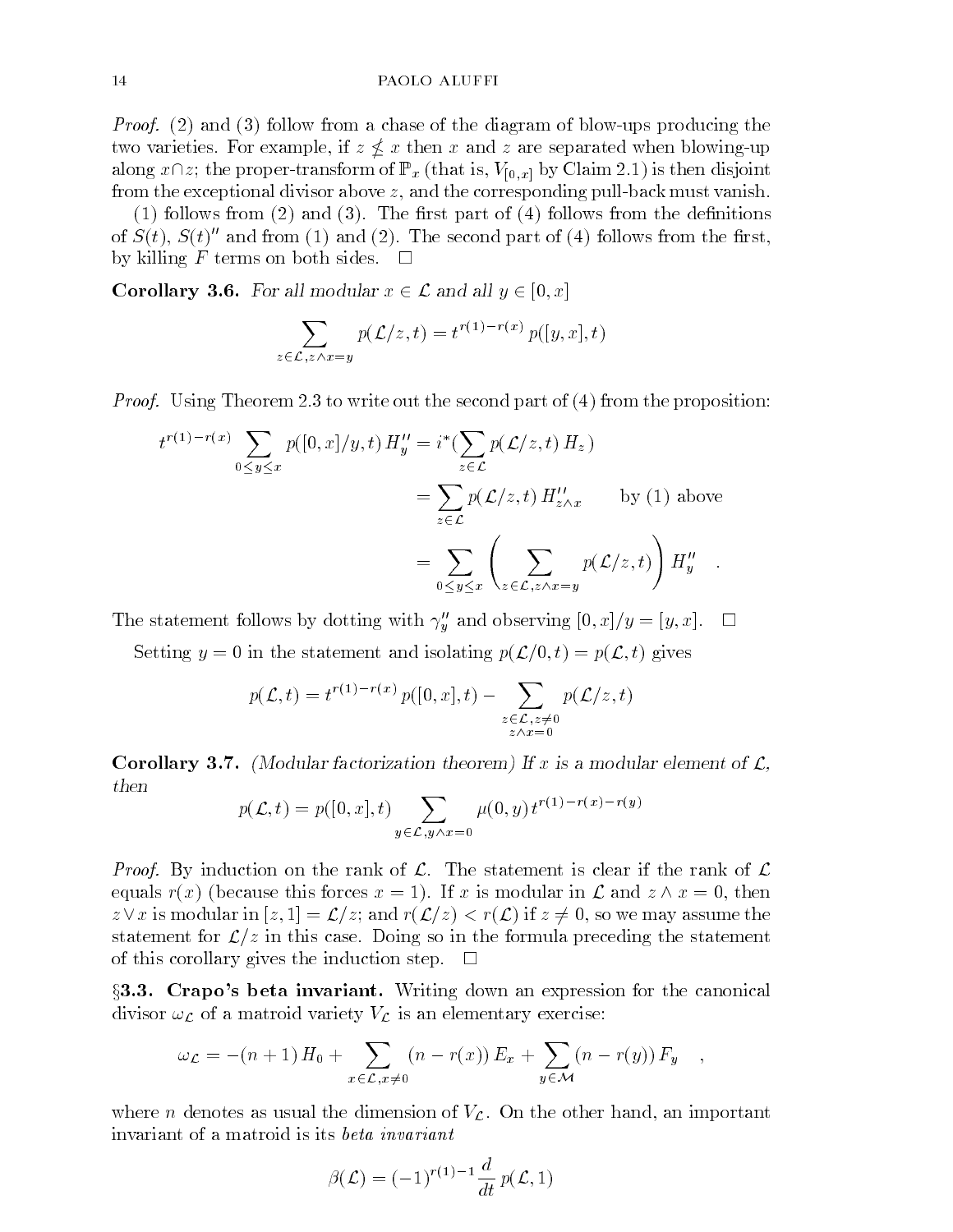(our source is  $\S 7.3$  in [W2]). The beta invariant contains a surprising amount of information: for example, it vanishes precisely if the matroid is a direct sum (or it is trivial). Now it turns out that the beta invariant of  $\mathcal L$  is intimately related to the canonical divisor of  $V_c$ —thus its relevance is clear from an algebro-geometric perspective.

**Proposition 3.8.** Assume  $\mathcal{L} \neq 0$ . Then

$$
\beta(\mathcal{L}) = (-1)^{r(1)} (1 + \omega_{\mathcal{L}} \cdot \gamma_0)
$$

We will see in a moment (Proposition 3.10) that knowing the canonical divisor of  $V_{\mathcal{L}}$  (modulo F) is in fact equivalent to knowing the beta invariant of all contractions of  $\mathcal{L}$ .

 $2 \cdot 3$ ,  $p(\mathbf{x}, t)$  ,  $p(\mathbf{x}, t)$  ,  $p(\mathbf{x}, t)$  is solutional  $\mathbf{x}$ 

$$
(1 + \omega_{\mathcal{L}} \cdot \gamma_0) - (-1)^{r(1)} \beta(\mathcal{L}) = 1 + \left(\omega_{\mathcal{L}} + \frac{dS}{dt}(1)\right) \cdot \gamma_0
$$
  
= 1 + \left(-(n+1)H\_0 + \sum\_{x \neq 0} (n - r(x))E\_x + r(1)H\_0 - \sum\_{x \neq 0} (r(1) - r(x))E\_x\right) \cdot \gamma\_0  
= 1 - \left(H\_0 + (n - r(1))\left(H\_0 - \sum\_{x \neq 0} E\_x\right)\right) \cdot \gamma\_0  
= 1 - (H\_0 + (n - r(1))H\_1) \cdot \gamma\_0 \qquad (\text{modulo } F)  
= 0

as needed.  $\square$ 

Notice that the canonical divisor depends on the dimension n of  $V_c$ ; as the proposition shows, its intersection with  $\gamma_0$  does not (if  $\mathcal{L} \neq 0$ ). The reason is that each variety is embedded in the next as a divisor of class  $H_1$ : so their canonical divisors differ by multiples of  $H_1$  by adjunction, and their difference is not detected by  $\gamma_0$  by definition of the latter.

The excluded case  $(\mathcal{L} \neq 0)$  and the shape of the formula in Proposition 3.8 reflect a little white noise in the definitions. We can improve the situation by modifying the definition slightly in order to make it independent of  $n$  and fully compatible with contractions. To this effect, define the 'beta divisor' of  $V_{\mathcal{L}}$  to be

$$
\widetilde{\omega}_{\mathcal{L}} = H_0 + (\dim V_{\mathcal{L}} - r(\mathcal{L})) H_1 + \omega_{\mathcal{L}}
$$

The beta divisor is more natural with respect to the construction, in the sense that it is compatible with the operations we have encountered so far. More precisely, Let  $\alpha$  :  $v_{\mathcal{L}} \rightarrow v_{\mathcal{L}-e}$  and  $i$  :  $v_{[0,x]} \hookrightarrow v_{\mathcal{L}}$  be as in  $gg3.1,2$  (with the same  $v$ , notations), and view  $V_{\mathcal{L}/x}$  as a subvariety of  $V_{\mathcal{L}}$  as usual (§2.1); then

**Proposition 3.9.** For  $e \in \mathcal{L}$ ,  $r(e)=1$  and  $x \in \mathcal{L}$ :

(1)  $\widetilde{\omega}_{\mathcal{L}}|_{V_{\mathcal{L}/x}}=\widetilde{\omega}_{\mathcal{L}/x}$ (2)  $\alpha_*(\omega_{\mathcal{L}}) = \omega_{\mathcal{L}-e} - (r(\mathcal{L}) - r(\mathcal{L}-e))\mathbf{\Pi}_1$ (3) if x is modular,  $i'(\omega_{\mathcal{L}}) = \omega_{[0,x]} - (r(1) - r(x))H_1$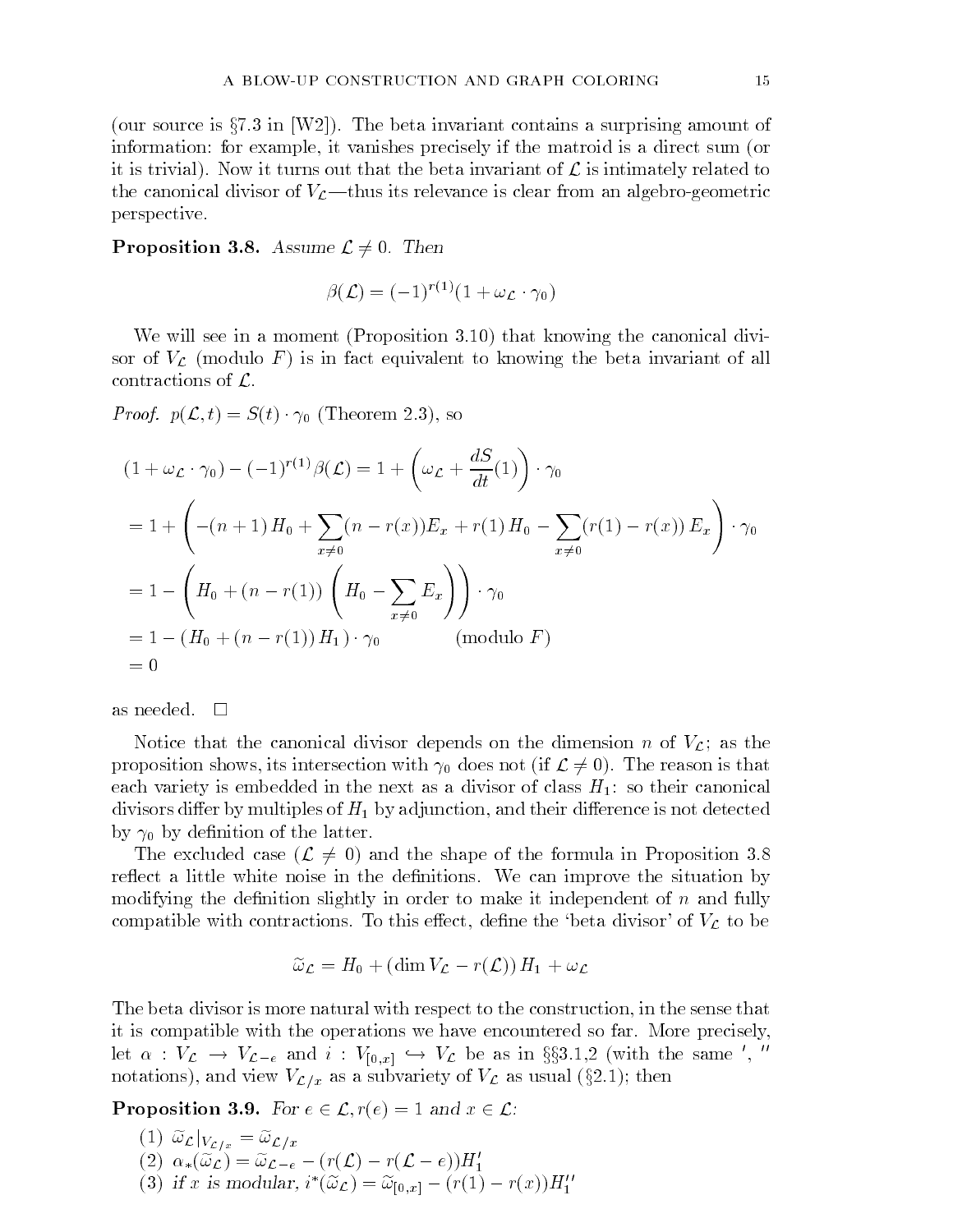Proof. These are all immediate from the denition and the adjunction formula. For example, let's check (3):  $V_{[0,x]}$  is embedded in  $V_{\mathcal{L}}$  as the proper transform of a space intersecting  $1 \in \mathcal{L}$  precisely along x; it follows that  $V_{[0,x]}$  is cut out by  $\dim V_{\mathcal{L}} - \dim V_{[0,x]}$  representatives of  $H_x$ . Its normal bundle has then first Chern class =  $(\dim V_c - \dim V_{[0,x]})H_x$ , so the adjunction formula and Proposition 3.5(1) give

$$
i^*(\omega_{\mathcal{L}}) = \omega_{[0,x]} - i^*((\dim V_{\mathcal{L}} - \dim V_{[0,x]})H_x) = \omega_{[0,x]} - (\dim V_{\mathcal{L}} - \dim V_{[0,x]})H''_x
$$

Plugging this into the definition of the beta divisor gives (3).  $\Box$ 

These compatibility properties of the beta divisor are in our view the motor behind the basic properties of the beta invariant (e.g.,  $7.3.1$ ,  $7.3.2$  in  $[W2]$ ). To support this viewpoint, we derive a few of these in the remaining of this section. For a start, let's observe explicitly that knowing the beta divisor (modulo  $F$ ) is equivalent to knowing the beta invariant of  $\mathcal L$  and of all its contractions. Indeed:

**Proposition 3.10.** For all  $x \in \mathcal{L}$ :

$$
\widetilde{\omega}_{\mathcal{L}} \cdot \gamma_x = (-1)^{r(1) - r(x)} \beta(\mathcal{L}/x)
$$

 $P$  roof. For  $x = 0$  this follows at once from Proposition 3.8, or  $\beta$ , or proposition  $\alpha$ tion if  $\mathcal{L} = 0$ ; the general case reduces to  $x = 0$  by compatibility with contractions (Proposition 3.9(1)).  $\square$ 

 $(-1)^{r(1)-r(x)}\beta(\mathcal{L}/x)$  is called the 'signed beta function',  $B(x)$ , in [W2], §7.3. Proposition 3.10 simply says

$$
\widetilde{\omega}_{\mathcal{L}} = \sum_{x \in \mathcal{L}} B(x) H_x \quad \text{modulo } F.
$$

Corollary 3.11.  $\sum B(x) =$  $\sim$   $\sim$   $\sim$   $\sim$   $\sim$   $\sim$   $\sim$  $\cdots$   $\cdots$   $\cdots$   $\cdots$   $\cdots$ 

 $P$  reduce to  $\mathcal{Y}$  = 0 by replacing  $\mathcal{Y}$  by  $\mathcal{Y}$ ,  $\mathcal{Y}$  is the last proposition

$$
\sum_{x \in \mathcal{L}} B(x) = \widetilde{\omega}_{\mathcal{L}} \cdot \sum_{x \in \mathcal{L}} \gamma_x
$$
  
=  $\widetilde{\omega}_{\mathcal{L}} \cdot \ell$  by Proposition 3.1  
= 1 + (n - r(1)) - (n + 1) = -r(1)

by the definition of  $\tilde{\omega}_{\mathcal{L}}$ .  $\Box$ 

The above formula corrects an oversight in  $[W2]$ , p. 126 (the first formula on p. 126 holds only if  $x \neq 1$ , so inversion hides one term in the second).

The compatibility of the beta divisor with deletions (that is, Proposition 3.9(2)) leads to the additivity property of the beta invariant: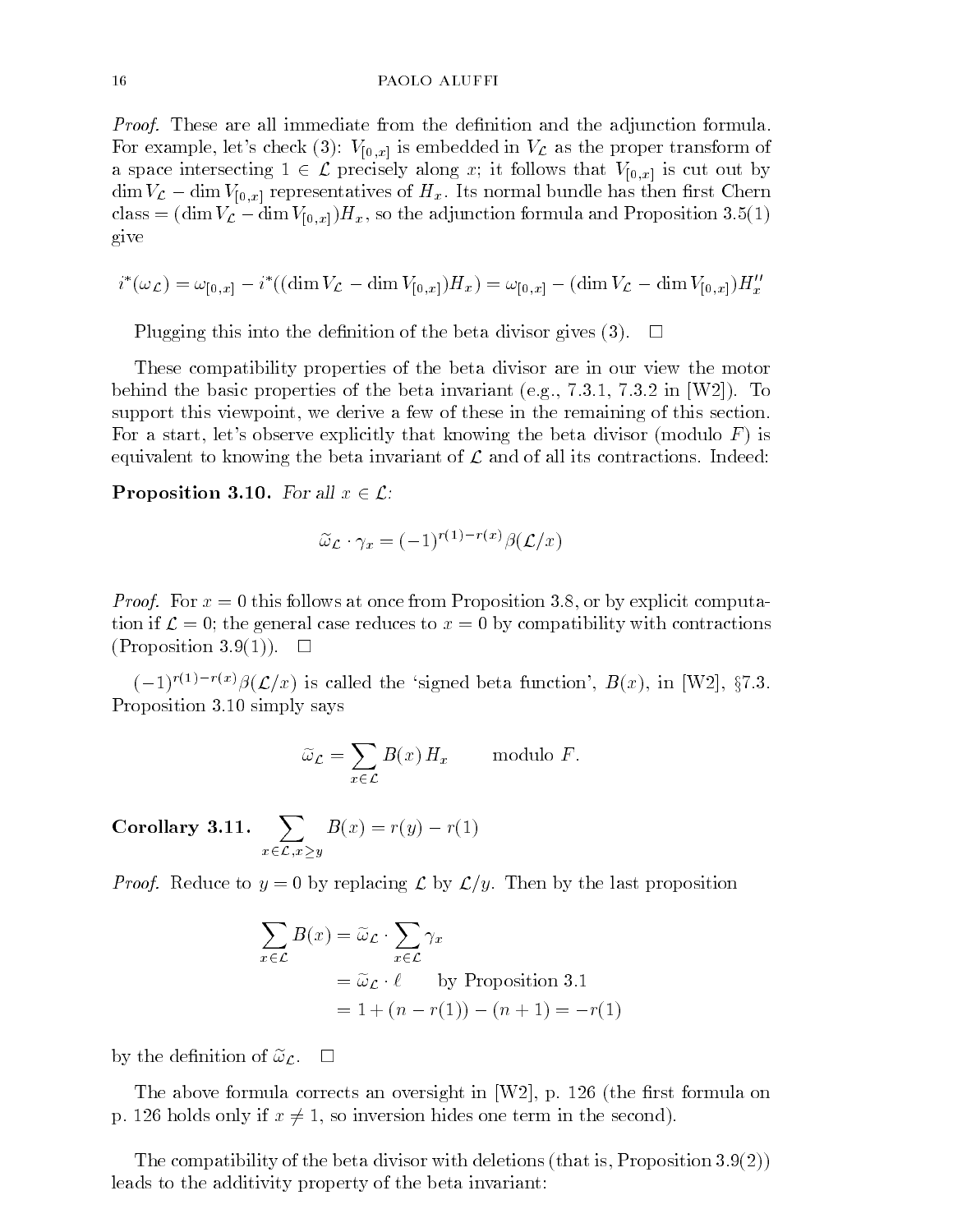**Corollary 3.12.** If e is not an isthmus, then  $\beta(\mathcal{L}) = \beta(\mathcal{L}-e) + \beta(\mathcal{L}/e)$ 

Remark. Loops do not appear in this statement because our matroids are loopless by assumption, cf. the introduction.

Proof. If e is not an istimus, then  $\mathcal{L}(\mathbf{z}) = \mathcal{L}(\mathbf{z} - \mathbf{z})$  so  $\mathbf{w}_\mathbf{z}(\mathbf{w}_\mathbf{z}) = \mathbf{w}_\mathbf{z} - \mathbf{e}$  by Propos sition 3.9(2). Using Propositions 3.3 and 3.10:

$$
(-1)^{r(\mathcal{L}-e)}\beta(\mathcal{L}-e) = \gamma_0' \cdot \widetilde{\omega}_{\mathcal{L}-e}
$$
  
=  $(\gamma_0 + \gamma_e) \cdot \widetilde{\omega}_{\mathcal{L}}$  by the projection formula  
=  $(-1)^{r(\mathcal{L})}\beta(\mathcal{L}) + (-1)^{r(\mathcal{L}/e)}\beta(\mathcal{L}/e)$ .

Since  $r(\mathcal{L}-e) = r(\mathcal{L}) = r(\mathcal{L}/e) + 1$ , the statement follows.  $\Box$ 

If e is an isthmus, an extra  $-H_1'$  term appears in  $\alpha_*(\tilde{\omega}_c)$ ; if  $\mathcal{L} \neq [0, e]$ , the argument in this proof gives  $\beta(\mathcal{L}-e) = -\beta(\mathcal{L}) + \beta(\mathcal{L}/e)$  (since in this case  $r(\mathcal{L}-e) = r(\mathcal{L}/e) = r(\mathcal{L}) - 1$ ; and since  $\mathcal{L}-e = \mathcal{L}/e$  if e is an isthmus, it follows that  $\beta(\mathcal{L}) = 0$  in this case. If  $\mathcal{L} = [0, e]$  itself is an isthmus, then  $e = 1$  and the extra  $H_1'$  term kicks in, giving  $\beta([0, e]) = 1$  as it should (cf. [W2], 7.3.1(b)).

The vanishing of the beta invariant in the presence of an isthmus is a particular case of the fact that the invariant vanishes on direct sums. This will follow in a moment from Corollary 3.14 below; it could also be checked easily by studying the deletion map  $\mu$  . We leave this assumption to the readers this assumption of the readers of the readers of the readers of the readers of the readers of the readers of the readers of the readers of the readers of the rea (although the conventional proof, which simply takes the derivative of a product, is much easier!)

Proposition 3.9(3) translates into:

**Corollary 3.13.** If  $x \in \mathcal{L}$  is modular, and  $y < x$ , then

$$
(-1)^{r(x)-r(y)}\beta([y,x]) = \sum_{z \wedge x = y} B(z)
$$

Proof. Writing !e modulo F and using (3) from Proposition 3.9 yields

$$
i^*(\sum_{z \in \mathcal{L}} B(z) H_z) = \sum_{0 \le y \le x} B(y)'' H''_y - (r(1) - r(x)) H''_x.
$$

But Proposition 3.5 says

$$
i^*(\sum_{z \in \mathcal{L}} B(z) H_z) = \sum_{z \in \mathcal{L}} B(z) H''_{z \wedge x}
$$
  
= 
$$
\sum_{0 \le y \le x} \left( \sum_{z \wedge x = y} B(z) \right) H''_y
$$
;

comparing the two expressions and dotting with  $\gamma_y$  for  $y~<~x$  gives the statement.  $\square$ 

Setting  $y = 0$  in this corollary and isolating the term  $B(0)$  gives:

(\*) 
$$
(-1)^{r(1)}\beta(\mathcal{L}) = (-1)^{r(x)}\beta([0, x]) - \sum_{z \neq 0, z \wedge x = 0} B(z)
$$

if  $x \neq 0$  is modular. The following statement follows: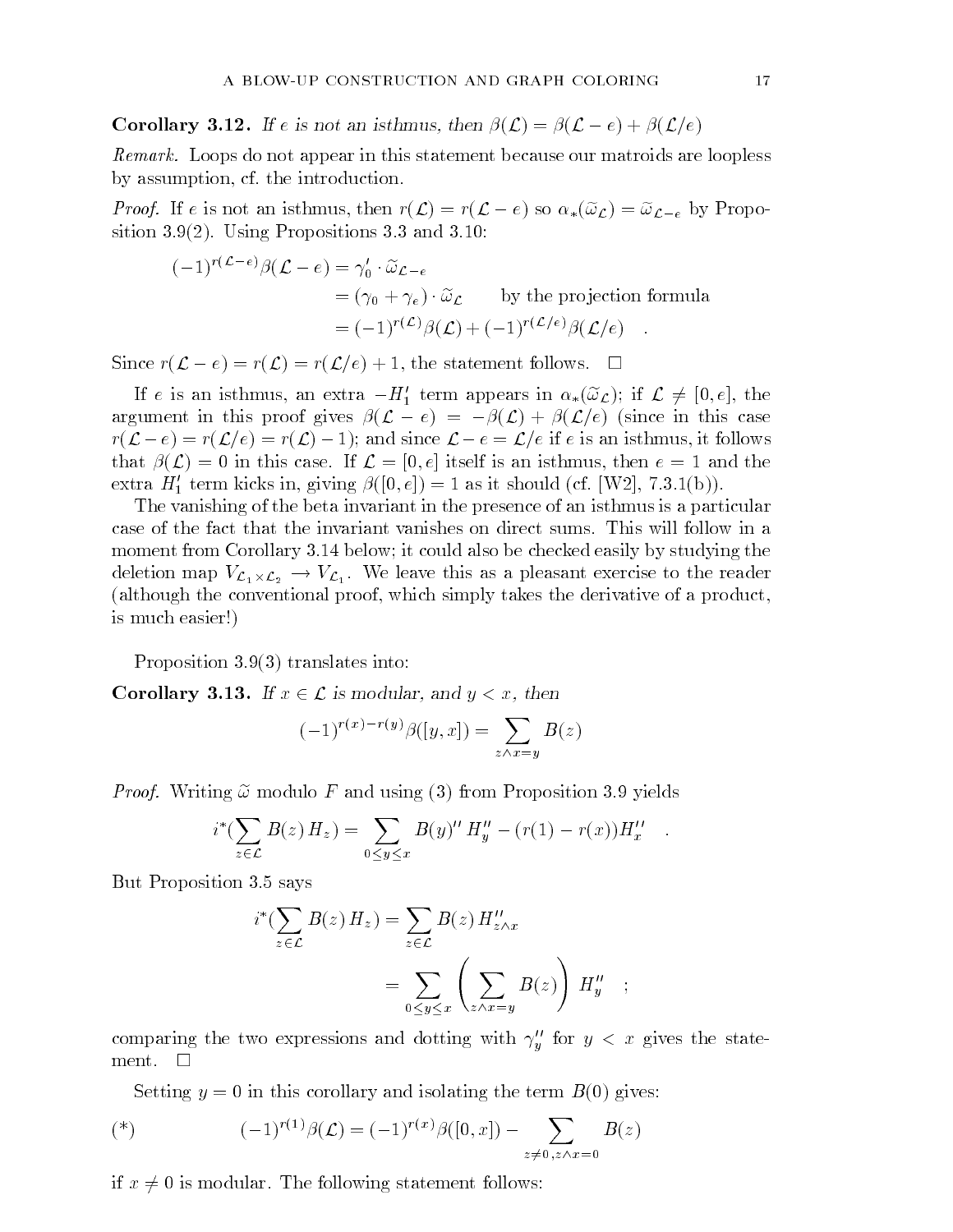**Corollary 3.14.** If  $x \in \mathcal{L}, x \neq 0$  is modular, then

$$
\beta(\mathcal{L}) = (-1)^{r(1) - r(x)} \beta([0, x]) \sum_{y \wedge x = 0} \mu(0, y)
$$

 $P$  roof. Inductions in r( $\infty$ )  $P$  rations  $\infty$  = 1 and the is nothing to prove; next, next, next, next, next, next, next, next, next, next, next, next, next, next, next, next, next, next, next, next, next, next, next, the terms in the summation in  $(*)$  are (up to sign) beta invariants of lattices of lower rank, so we may apply the statement to them (because  $z \vee x$  is modular in [z, 1] and  $[z, z \vee x] \cong [0, x]$  if  $z \wedge x = 0$ ); doing so yields the induction step.  $\square$ 

The statement of the last corollary is a `modular decomposition' expression for the beta invariant. It could also be derived easily from Stanley's modular factorization theorem; the above proof, however, seems more direct. For  $x = e$  a rank-1 element of  $\mathcal L$  (thus automatically modular), the corollary says

$$
\beta(\mathcal{L}) = (-1)^{r(\mathcal{L})-1} \sum_{y \ngeq e} \mu(0, y) \quad ,
$$

that is  $\mathcal{N}$  in  $\mathcal{N}$  in  $\mathcal{N}$  in L1 in L2, Corollary 3.14 in L1 in L1 in L1 in L1 in L1 in L1 in L1 in L1 in L1 in L1 in L1 in L1 in L1 in L1 in L1 in L1 in L1 in L1 in L1 in L1 in L1 in L1 in L1 in L1 in L1 in vanishing of the beta invariant on direct sums: indeed in this case  $y \wedge x = 0 \iff$  $y \in \{0\} \times \mathcal{L}_2$ , so  $\sum_{y \wedge x = 0} \mu(0, y) = 0$  if  $\mathcal{L}_2 \neq 0$ .

One last observation: the last formula can also be written

$$
B(0) - \sum_{y \ge e} \mu(0, y) = 0 \quad ,
$$

which translates back into  $(\tilde{\omega}_{\mathcal{L}} + \sum_{y>e} E_y) \cdot \gamma_0 = 0$  by Proposition 3.10 and Lemma 2.2, or in fact into

$$
(\widetilde{\omega}_{\mathcal{L}} + \sum_{y \ge e} E_y) \cdot \gamma_z = 0 \quad \text{if } z \nge e
$$

(once more by compatibility with contractions). In other words, writing

$$
\widetilde{\omega}_{\mathcal{L}} + \sum_{y \ge e} E_y = \sum_{z \in \mathcal{L}} a_z H_z
$$

modulo F, we find  $a_z = 0$  necessarily for all  $z \not\geq e$ . This also has a pretty geometric explanation. By induction and compatibility with contractions, it is enough to show  $\sum_{z\geq e} a_z = 0$ . Now consider the hypersurface D obtained by taking the union of a general representative of  $H_0$  and of all  $E_y$  with  $y \geq e$ . D is non-singular along  $\mu_0$  and  $\mu_e$  away from ecream divisors of these latter, the complements  $\mu_0, \, \mu_e$  of these divisors in  $H_0$ ,  $E_e$  are isomorphic to the complement of sets of codimension at least  $\angle$  in F  $^+$  = : so their Pic is  $\mathbb Z$ , generated by a hyperplane class h, and their canonical divisor is  $-n h$ . Now

$$
\omega_{\mathcal{L}} + H_0 + \sum_{y \geq e} E_y = \omega_{\mathcal{L}} + D
$$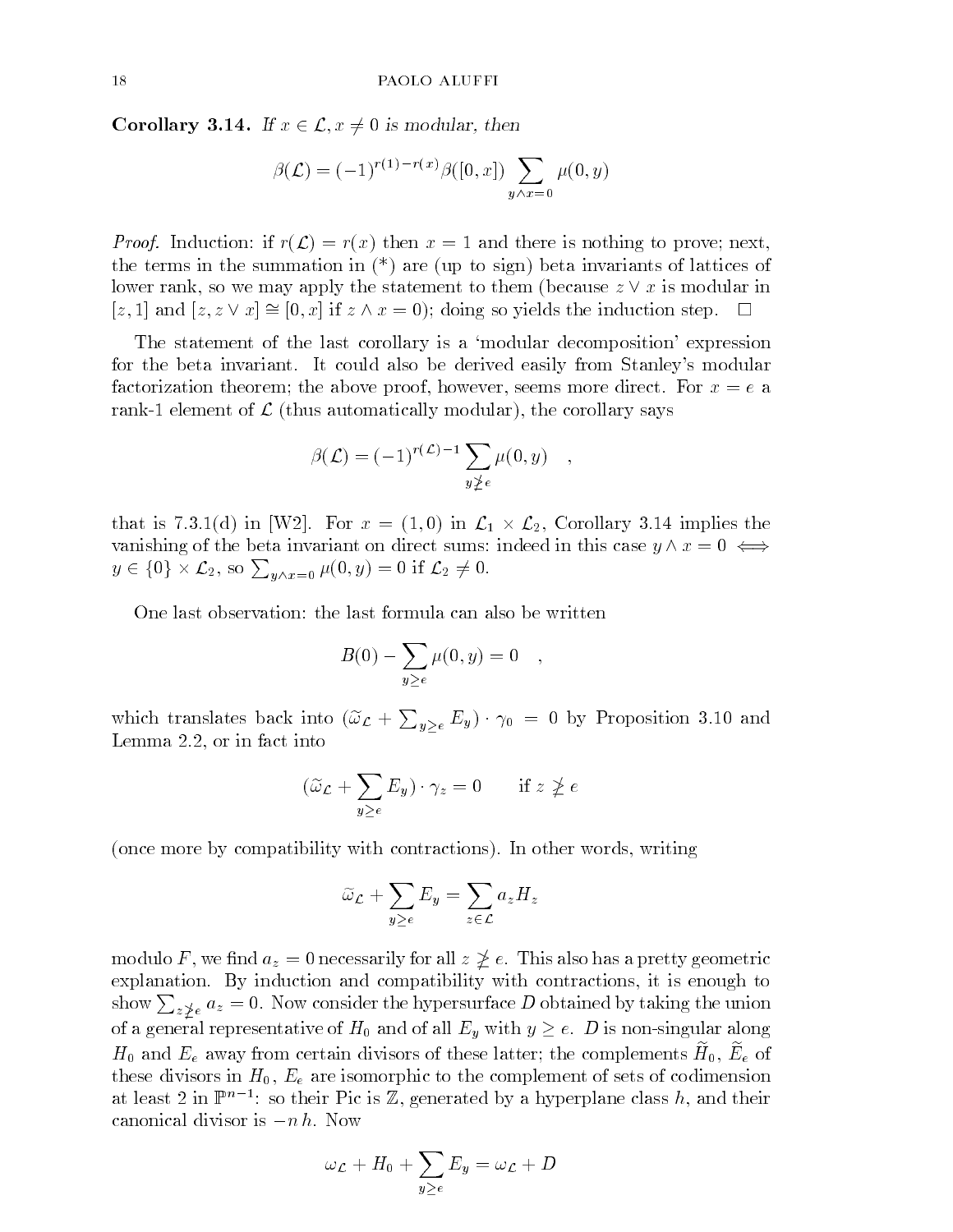restricts, by adjunction, to the canonical divisors or  $n_0$ ,  $E_e$  on each or these. So restricting  $\widetilde{\omega}_{\mathcal{L}} + \sum_{y>e} E_y = \omega_{\mathcal{L}} + D + (n - r(1))H_1$  to  $H_0, E_e$  and reading the coefficient of  $h$  gives respectively

$$
\sum_{z \ge 0} a_z = -n + (n - r(1)) = -r(1) ,
$$
  

$$
\sum_{z \ge e} a_z = -n + (n - r(1)) = -r(1)
$$

( $H_0$  meets all  $H_z$ , while  $E_e$  only meets the  $H_z$  with  $z \geq e$ ). Comparing the two expressions gives  $\sum_{z \neq e} a_z = 0$ , as needed.

### x4. Degrees of matroid varieties; Segre classes

The line bundles associated with the divisors

$$
S(m) = m^{r(1)}H_0 - \sum_{x \in \mathcal{L}, x \neq 0} m^{r(1) - r(x)} E_x
$$

introduced in §2 on the *n*-dimensional matroid variety  $V^n = V_c$  define for  $m > 0$ rational maps

$$
\sigma_{m,n}:V^n\dashrightarrow \mathbb{P}^{N(m,n)}
$$

to a projective space. We will write  $\sigma_m$  for short (disregarding n) because these maps are compatible with the natural inclusions  $V^n \subset V^{n+1} \subset \cdots$  discussed in  $\S 2.1$  (since the  $S(m)$  are).

**Example.** For  $m = 1$  we have  $S(1) = H_1$  modulo F, and it follows that  $\sigma_1$  is the blow-up map  $V^{\prime\prime} \rightarrow \mathbb{F}^{\prime\prime}$  followed by the projection with center  $1 \in \mathcal{L}$ .

Now define for  $m > 0, n > r(\mathcal{L})$ :

$$
d(m, n) = (\text{deg } \sigma_m)(\text{deg } \overline{\sigma_m(V^n)})
$$

So  $a(m,n) = 0$  if  $\dim \sigma_m(v^+) < n$ , while  $a(m,n)$  is just the degree of  $\sigma_m(v^+)$  if  $\sigma_m$  is generically injective; for example  $d(1,n) = 0$  for all n.

At this stage we do not know a general formula for  $d(m, n)$ . In a sense that is not surprising because, as we will show in a moment, the characteristic polynomial of the original matroid can be recovered from a fraction of the information carried by the  $d(m, n)$ 's. More precisely, let  $\{a\}_n$  denote the smallest nonnegative residue of a modulo  $n$ ; then Theorem 4.4 will imply:

Let  $a(n\ell,n)$  be the numbers acpined above for the cycle matricial of a simple graph G; and let c be the number of components of G. Then the value of the chromatic  $p$ olynomial of G at m  $>$  0 cyaals

$$
m^{\,c}\,\{d(m,n)\}_n\quad ,\quad
$$

where he is who well are a sufficiently large prime.

Also, observe that the  $V^n$ 's are birational to  $\mathbb{P}^n$  (via the blow-up map), so that  $\sigma_m$  and the  $a(m,n)$  could be defined starting from the original  $\mathbb{P}^n$  in which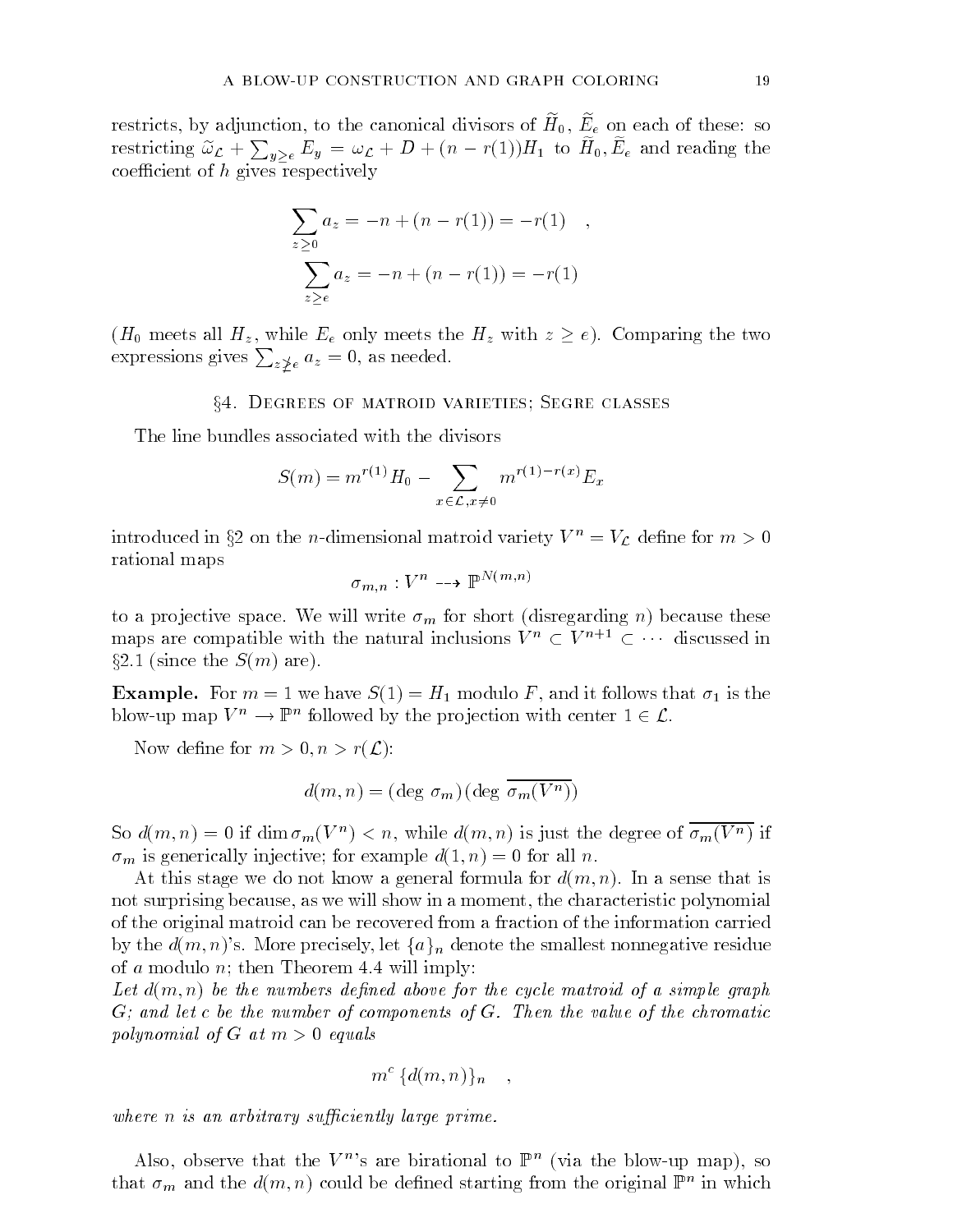$\mathcal L$  is embedded, thus bypassing the blow-up construction. The right language to express this is that of *Segre classes:* we will show that the  $d(m, n)$  are determined by the segre classes of specific subschemes of  $\mathbb{F}^n$  supported on  $1 \in \mathcal{L}$ . Advances in the theory of Segre classes could thus be relevant to problems of graph coloring!

In this section we say for short that a matroid is 'nice' if it belongs to the class defined in Proposition 2.5: that is, if all its geometric contractions have characteristic polynomials with nonnegative value at positive integers. In particular, for nice matroids the divisor

$$
\overline{S}(m) = \sum_{x \in \mathcal{L}} p(\mathcal{L}/x, m) H_x
$$

introduced in §2 is generated by global sections for all  $m > 0$ . Thus graphical matroids, for example, are nice in this sense.

Lemma 4.1. For nice matroids

- (1) the  $\sigma_m$ 's are in fact regular maps;
- (2) the pull-back of the hyperplane class via  $\sigma_m$  is  $\overline{S}(m)$ .

 $\blacksquare$  . Sy,  $\blacksquare$  (iii)  $\blacksquare$  S(iii) modulo  $\blacksquare$  : the rational modulo by S(iii)  $\blacksquare$  (iii) and  $\blacksquare$  $S(m)$  agree on a non-empty open subset of  $V^+$  (the complement of the  $F$  divisors), hence they are the same. Now  $\overline{S}(m)$  is globally generated for nice matroids and  $m > 0$ , so the map is regular and  $\overline{S}(m)$  is the hyperplane section.  $\Box$ 

(2) implies:

Corollary 4.2. For mce matroids:  $a(m,n) = S(m)$  (the n-th self-intersection  $O(100)$  in V  $\rightarrow$  1.

Now computing  $S(m)^\sim$  is a challenge. The following trivial observation is our only tool:

**Lemma 4.3.**  $H_0^+ = 1$ ;  $H_x^+ = 0$  for  $x \neq 0$ .

*Proof.*  $H_0$  is the pull-back of the hyperplane from  $\mathbb{F}^n$  via the blow-up maps, so the first formula follows from the projection formula. The second follows from the remark following Proposition 2.4: the intersection of  $n + 1 - r(x) \leq n$  general representatives of  $H_x$  is empty.  $\square$ 

Still, this is enough to obtain the result mentioned in the introduction:

**Theorem 4.4.** If  $\mathcal{L}$  is the lattice corresponding to a nice matroid (e.g., a graphical matroid) and  $n \geq r(\mathcal{L})$  is a prime number, then

$$
p(\mathcal{L},m)\equiv d(m,n)\pmod{n}
$$

In particular, let  $\{a\}_n$  denote the smallest nonnegative residue of a modulo n.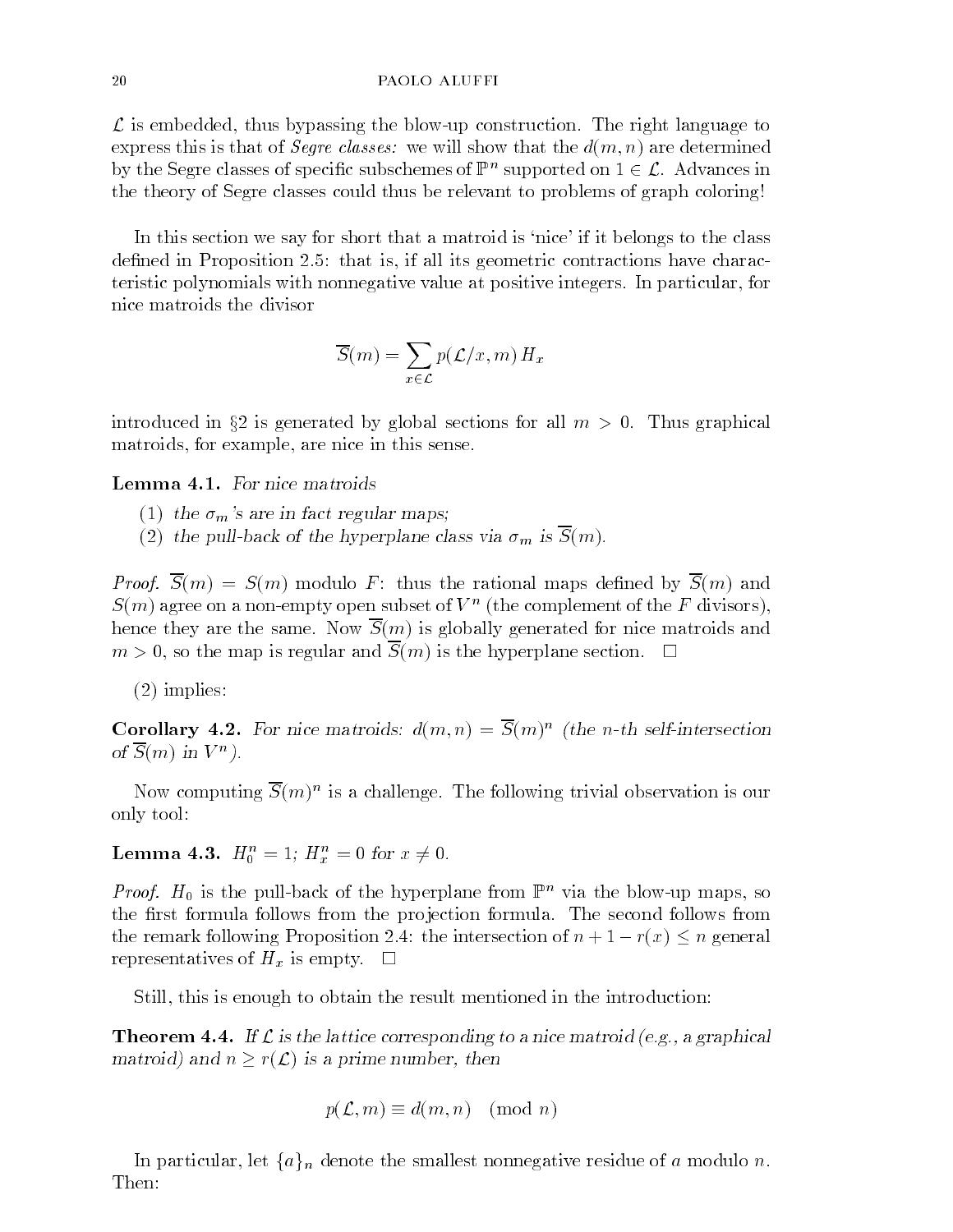**Corollary 4.5.** If  $\mathcal L$  corresponds to a nice matroid,

$$
p(\mathcal{L}, m) = \{d(m, n)\}\
$$
 for all primes  $n \gg 0$ 

For graphs, the corollary implies the statement in italics given earlier in this section, by the relation between the chromatic polynomial of a graph and the characteristic polynomial of its cycle matroid.

 $P$  roof of the Theorem. From Corollary 4.2 and Theorem 2.5

$$
d(m, n) = \overline{S}(m)^n = \left(\sum_{x \in \mathcal{L}} p(\mathcal{L}/x, m) H_x\right)^n
$$
  
\n
$$
\equiv \sum_{x \in \mathcal{L}} (p(\mathcal{L}/x, m) H_x)^n \pmod{n} \qquad \text{since } n \text{ is prime}
$$
  
\n
$$
\equiv p(\mathcal{L}, m)^n \pmod{n} \qquad \text{by Lemma 4.3}
$$
  
\n
$$
\equiv p(\mathcal{L}, m) \pmod{n} \qquad \text{by Fermat's little theorem.} \quad \Box
$$

The  $d(m, n)$  can alternatively be obtained in terms of the Segre classes of subschemes of  $\mathbb{P}^n$  supported on  $1\in\mathcal{L},$  whose definition can be given without reference to the rest of the construction. For each  $m > 0$ , consider the subscheme  $X(m, n)$  of  $\mathbb{P}^n$  defined by the intersection of all degree- $m^{r(1)}$  hypersurfaces satisfying the multiplicity prescription mentioned in the end of  $\S1$ —in short, multiplicity  $m^{r(1)-r(x)}$ along x for all  $x \neq 0$  in  $\mathcal L$  (such hypersurfaces do exist for nice matroids: map the general representative of  $S(m)$  down to  $\mathbb{P}^n$ ; and their intersection is clearly supported on the maximal subspace  $1 \in \mathcal{L}$ ). Next, let  $s_0(m, n)$  be the *degree of the* zero-amiensional component of the Segre class  $s(X(m,n), \mathbb{F})$  (see  $|\mathbf{r}|$ , Chapter 4, for the notion and properties of Segre classes). The result is then

**Theorem 4.6.** If  $\mathcal{L}$  is the lattice corresponding to a nice matroid (e.g., a graphical matroid) and  $n \geq r(\mathcal{L})$  is a prime number, then

$$
p(\mathcal{L}, m) \equiv m^{r(\mathcal{L})} - s_0(m, n) \pmod{n}
$$

Thus, the characteristic polynomial can be recovered in terms of these numbers as well. Also, we note explicitly that the statement of the four-color-theorem translates into:

for a planar graph  $G$ , there exists a prime n such that  $s_0(4,n) \neq 4$  (mod n), where r is the number of edges in a spanning forest of G.

Theorem 4.6 follows from the following relation between the  $d(m, n)$  and the above Segre classes:

**Lemma 4.7.** For  $m > 0$  and  $n > r(1)$ :

$$
d(m, n) = \left(m^{r(1)}\right)^n - \int_{X(m,n)} (1 + m^{r(1)}H)^n \cap s(X(m,n), \mathbb{P}^n)
$$

where H is the hyperplane class in  $\mathbb{P}^n$ , and f denotes degree in the sense of  $[F]$ , §1.4.